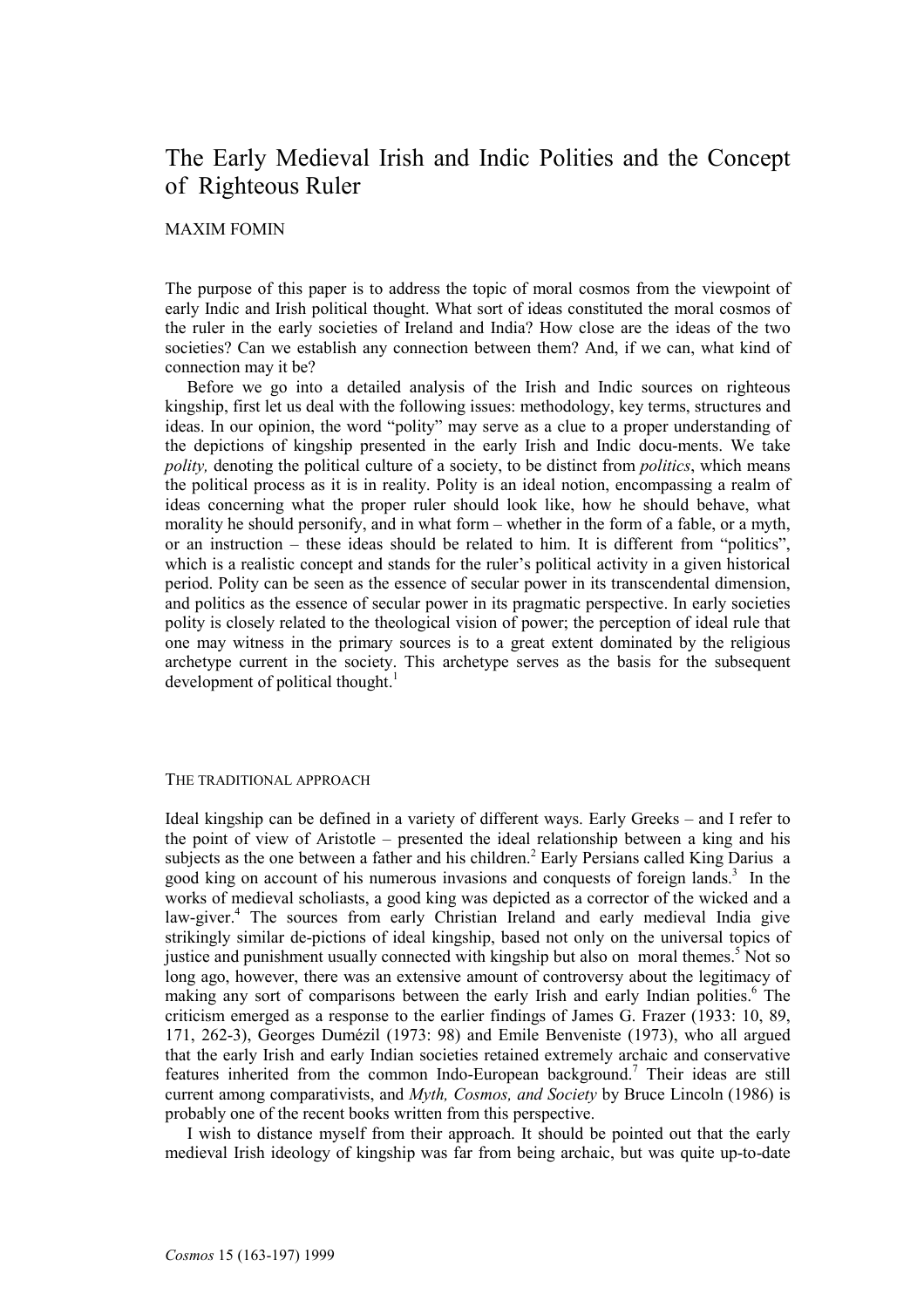with the political doctrine of its time, and the early Irish documents, presenting us with a depiction of kings and royalty, should be looked at from this point of view.<sup>8</sup> This can be proved by looking at the earliest specimen of Irish political thought written in the Irish variant of Latin (called Hiberno-Latin by the medievalists) in the early seventh century by Mo-Chúaróc maccu Neth Sémon (Cronanus sapiens), a pupil of Sinlán of Bangor (see Breen 1988: 229). Chronologically, this composition is the oldest surviving text written in Ireland<sup>9</sup> on the topic of ideal kingship. This extremely important passage is contained in the Hiberno-Latin document *De duodecim abusiuis saeculi*, "Concerning the twelve abuses of the world" (hereinafter De duodecim) under the rubric Nonus abusionis gradus est rex iniquus, "The ninth abuse of the world is an unjust king" (Hellmann 1909: 51.3). The introduction to this section of De duodecim, wholly devoted to a depiction of good versus bad kingship, starts with:

Quem cum iniquorum correctorem esse oportuit, licet in semet ipso nominis sui dignitatem non custodit. Nomen enim regis intellectualiter hoc retinet, ut subiectis omnibus rectoris officium procuret. Sed qualiter alios corrigere poterit qui proprios mores ne iniqui sint non **corrigit**? (Hellmann 1909: 51.3-8; my bold print)

Who, although he ought to be the corrector of the wicked, does not maintain the dignity of his name even as regards himself. For the name of a king implies that he ought to perform the function of director for all those who are subject to him. But how will he be able to correct others if he does not correct his own behaviour, lest it be uniust? $10$ 

In the opinion of the author the king  $(rex)$  exercises his rule (*rectoris officium*) by correcting (corrigere) the moral behaviour (proprios mores) of his subjects and of himself. This theme constitutes the main principle of narration built upon the different connotations and the shift in meaning that the range of the nouns *rex, rector, corrector*, as well as the verb corrigere, imply. This etymology deriving rex, "a king", from the corresponding *regere*, "to govern, to lead", was quite common in medieval literature.<sup>11</sup> There are also many other examples of it in Hiberno-Latin sources from quite an early date; for instance, rex and rectum are linked in one of the passages in *Altus Prosator*, a late sixth-century poem, attributed to St Columba,<sup>12</sup> in the collocation *regis regum rectissimi*, "the most righteous King of kings" (Clancy and Márkus, eds, 1995: 50-1). Overall, the etymology rex-rectus/ rector was a commonplace of early medieval literature: a collocation reges a regendo vocati, "kings are thus called from (the word) ruling" was employed by Isidore of Seville among his first examples of ety-mology as such (VII.xii.17).

It is to be noted that vernacular Irish sources have something to offer in this regard. A similar "popular" etymology of the native cognate of Lat.  $rex$ , an Old Irish (hereinafter OIr.) noun  $ri$ , "a king", was afforded by an early eighth century legal tract on status, Crith Gablach (Binchy, ed., 1941: ll. 444-5). Its etymology is based upon the similarity between the noun rí, "a king", the simple verb rigid, "stretches, extends", and cuindrech, verbal noun of con-dírig, "corrects, controls".

 $Ri$ , cid ara n-eperr? Arindí riges cumachtu(i) chun[d] rig for a thúatha(i).

King, on what account is it said so? Because he extends the power of control over his people. (Binchy, ed., 1941: 18 §30; my bold print)

It was D. A. Binchy who first drew scholarly attention to the above etymology, trying to connect it with the one established by Benveniste (1973: 311-12) for an Indo-European stem \*reg-, through a Greek verb, ορέγο, "stretch out", and Lat. regere fines, "trace out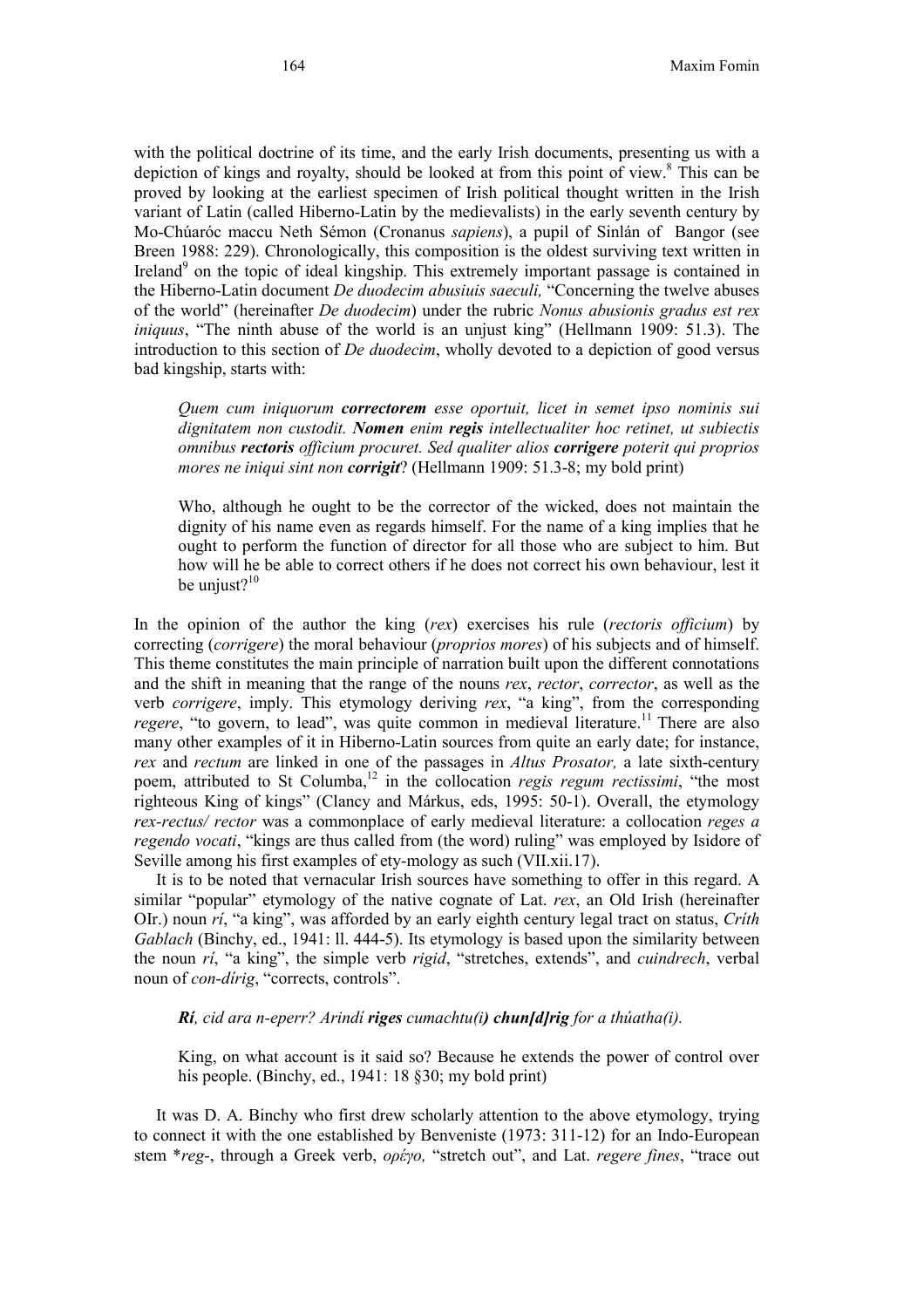limits by straight lines", paralleled by an OIr. rigid, "stretches, extends", in our source. His inclination was to support Benveniste's opinion on the archaic character of the royal institution in Ireland, and its close resemblance to the Italic *rex sacrorum* (Binchy 1970: 3, 9).

However, in view of the etymology offered by De duodecim, and the correspondence between the passages in terms of ideology and terminology, Binchy's suggestion seems improbable. The king (Lat.  $rex$ ), in the view of the author of *De duodecim*, has a function of correction (Lat. *corrigere*); similarly, in the Irish legal tract the king (OIr. *ri*) has to extend "the power of control" (OIr. *cumachtu(i) chun[d]rig*). The OIr. word *cundrig* is a verbal noun of the verb con-dírig, "controls, checks", which is etymologically derived from \*com-dí-reg (Pedersen, ed., 1909-13: 2.596). The Irish chundrig may be regarded therefore as a calque on the Lat. *corrigere* (\**cum/regere*), as both words have the prefix \*com- and the stem \*reg- among their components. It is therefore quite legitimate to conclude that Crith Gablach's etymology stemmed from the one in De duodecim, which is very likely, or from some other source available, which is less likely, and not from the archaic royal institutions of the Irish.

### A TYPOLOGICAL APPROACH

However, when rejecting the traditional approach to the subject, it is important to replace it with a different one, grounded on other reasons and defined from another angle.<sup>13</sup>

I shall consider the similarities between the Irish and Indian polities from a typological point of view. I shall argue that many of the parallels noted below are to be understood in terms of analogues in their cultural development, and also that the institution of kingship served as a bridge between the old and the new traditions, incor-porating elements of both.

What kind of similarities can we thus speak about?

What we know is that, before the advent of Christianity and Buddhism, the religious institutions of Brahmanism and druidism – "powerful colleges of priests who were repositories of sacred tradi-tions, which they maintained with a formalist vigour" (Benveniste 1973: 308) – were exercising their authority in early India and early Ireland.

Brahmanism, as we know from the early Indian legal codes (called *dharmasastras* in Sanskrit (hereinafter Skt.)), was primarily concerned with ritual and the performance of religious rites in everyday life. Each male member of society was given a position in society according to his age (Skt.  $a\acute{s}\acute{r}\bar{a}$ ma) and his rank (Skt. varma).<sup>14</sup> This constituted the essence of personal existence, denoted by the fundamental notion of dharma. In contrast to Brahmanism, the religion of Buddhism looked at public life from another angle. For Buddhists, dharma was a universal concept, meaning the proper way to behave, based on Buddhist morality.<sup>15</sup> The performance of ritual as a socially prescribed norm of human existence was not so important for Buddhists as was the prac-tising of certain rules of moral conduct.<sup>16</sup>

As the comparison between druids and brahmins is a common-place in comparative studies, let us next deal with the subject of the religious institution of druidism. What do the primary sources tell us about it?

Firstly, there are references to the druids in the works of classical ethnographers, who present them either as moral philosophers and theologians, who "search into secret and sublime things", or as the legal experts and mentors of the young, and also as priests, perfoming human sacrifices and practices of divination. Still, the classical accounts can not be regarded as based solely on first-hand experience, but rather as drawing on the literary model of describing primitive barbaric peoples and their customs, including their religion.<sup>17</sup>Also the classical authors never had Ireland as the subject of their description.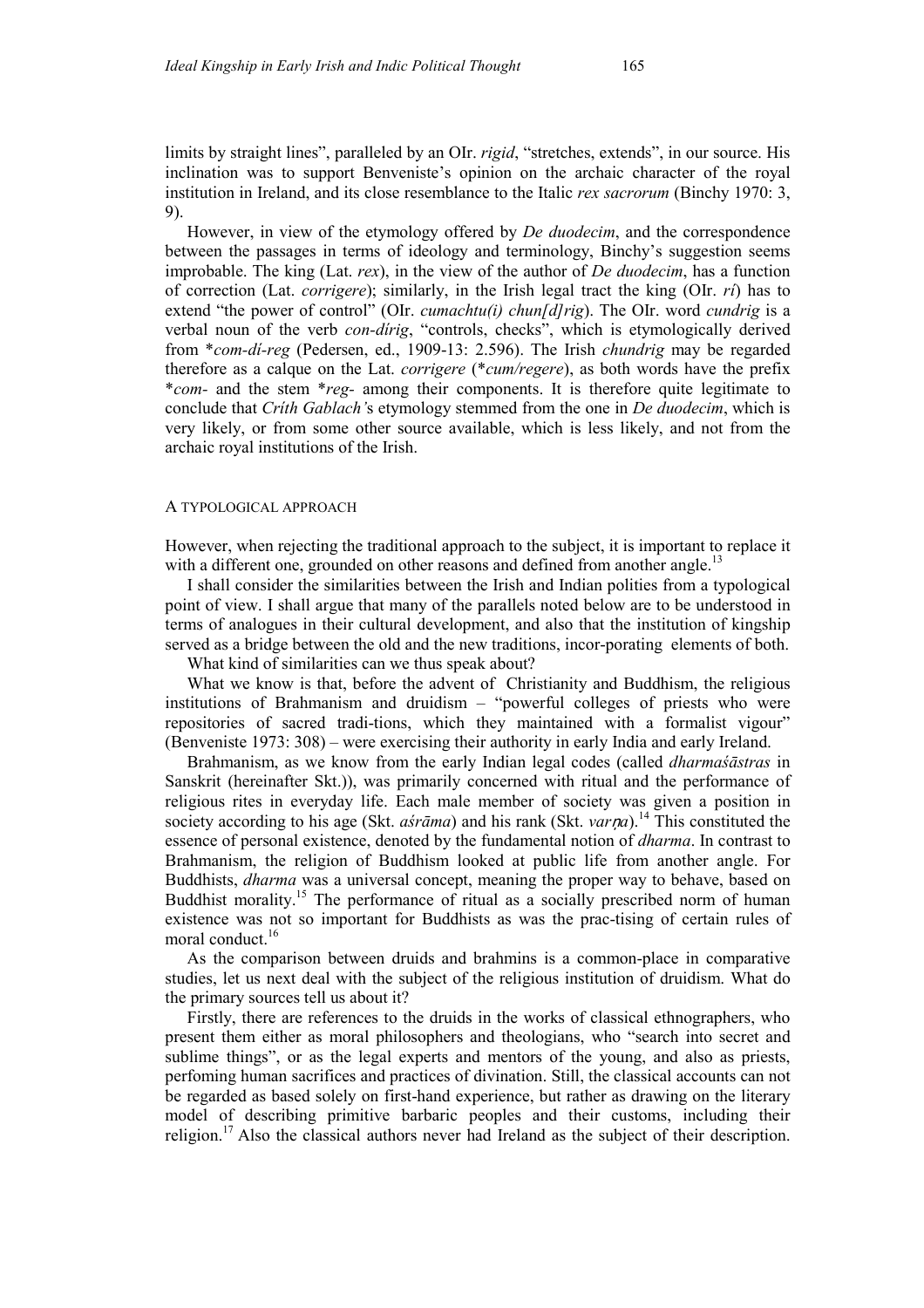Therefore, we cannot be sure that the picture obtained from the Greek and Latin sources is applicable to pre-Christian Ireland.

Secondly, there are references to druids in the Irish hagiography, where they are mainly presented as magicians, idol-worshippers and sorcerers, and the opinion of Irish hagiographers here is derived from Old Testament models (McCone 1990: 35).

With such scant and uncertain evidence, it does not seem possible to make a meaningful comparison between druidism and brahma-nism. The temptation to attempt such comparisons, on the basis of superficial similarities, goes back beyond Dumézil and Benveniste as far as the classical authors themselves;<sup>18</sup> but it should be resisted.

Nevertheless, it is tempting to draw a parallel between the early societies of Ireland and India in terms of their cultural development: Buddhism replaced brahmanism in the Northern Indian kingdom of Magadha during the rule of the first royal Buddhist convert Ashoka (floruit 248 BC), and Christianity replaced druidism in Ireland owing largely to the activity of missionaries. The overall transfer from one belief system to another can be described as a socio-religious trans-formation, in which a religious movement which emphasised moral teaching replaced a religious institution of ritual and sacrifice.

### THE CHRISTIAN AND BUDDHIST POLITIES IN IRELAND AND INDIA

If one were to compare the religious institutions of early Christian Ireland and early medieval India, it is the similarities between the Irish form of Christianity, known as "Irish monasticism" (Hughes 1966; Ryan 1992 [1931]), and Buddhist religious organisation (sangha, or "religious community") that might attract scholars. However, I shall not be going into detailed discussion of this or other matters such as the parallel developments of the religions (each "planned" as a religion "for an elite" and turned into one "for the masses") and the topic of similarities between the Buddhist and Christian ethics.<sup>19</sup>

Our interest here is to establish a correspondence between the Christian and Buddhist polities, seen in their Irish and Indian dimen-sions. It is necessary to point out two things in this regard. First, both religions "encouraged the formation of a new two-class society" (Küng et al. 1987: 350), creating the religious dualism of elite and masses, clergy and laity, as opposed to a primitive threefold division of the society into priests, warriors and cultivators (Dumézil 1968: 73). Second, they also associated themselves with monarchical government: "together with a monk as the supreme religious ideal, the 'just king' was a guiding figure for the Buddhist society" (Küng et al. 1987: 352). The same can be said of the Christian polity. However, the origin of the concept of the "just king" (or the "righteous ruler" in the terminology proposed above) still raises many questions for historians of Christian and Buddhist political thought.

Comparison between Ireland and India is very promising in this regard; the depictions of ideal kingship in both cultures played a crucial role in the formation of the sociopolitical doctrines of Christianity and Buddhism. As far as the Irish evidence is concerned, the doctrine of a pious Christian king that prevailed in medieval Europe from Charlemagne to Louis IX owed much to the teachings of the early Irish scholars.<sup>20</sup> As regards early medieval India, the conception of Universal Monarch, still current in the Buddhist states of Sri Lanka and South-East Asia, owed much to the teaching of the Arthaśāstra, an ancient Indian treatise on politics (Tambiah 1976: 19f.; Gonda 1969: 126-8).

The sources that I will employ in my exposition of the Irish and Indic evidence will therefore be the passages that stood at the basis of the Christian and Buddhist understanding of what the ideal (or, in the terminology of the sources, "righteous") king ought to be. We have already looked at a piece of evidence from a highly influential composition, De duodecim abusiuis saeculi, in connection with the etymology of the word rex, "a king", advanced in the text in relation to the topic of the king's proper functioning. The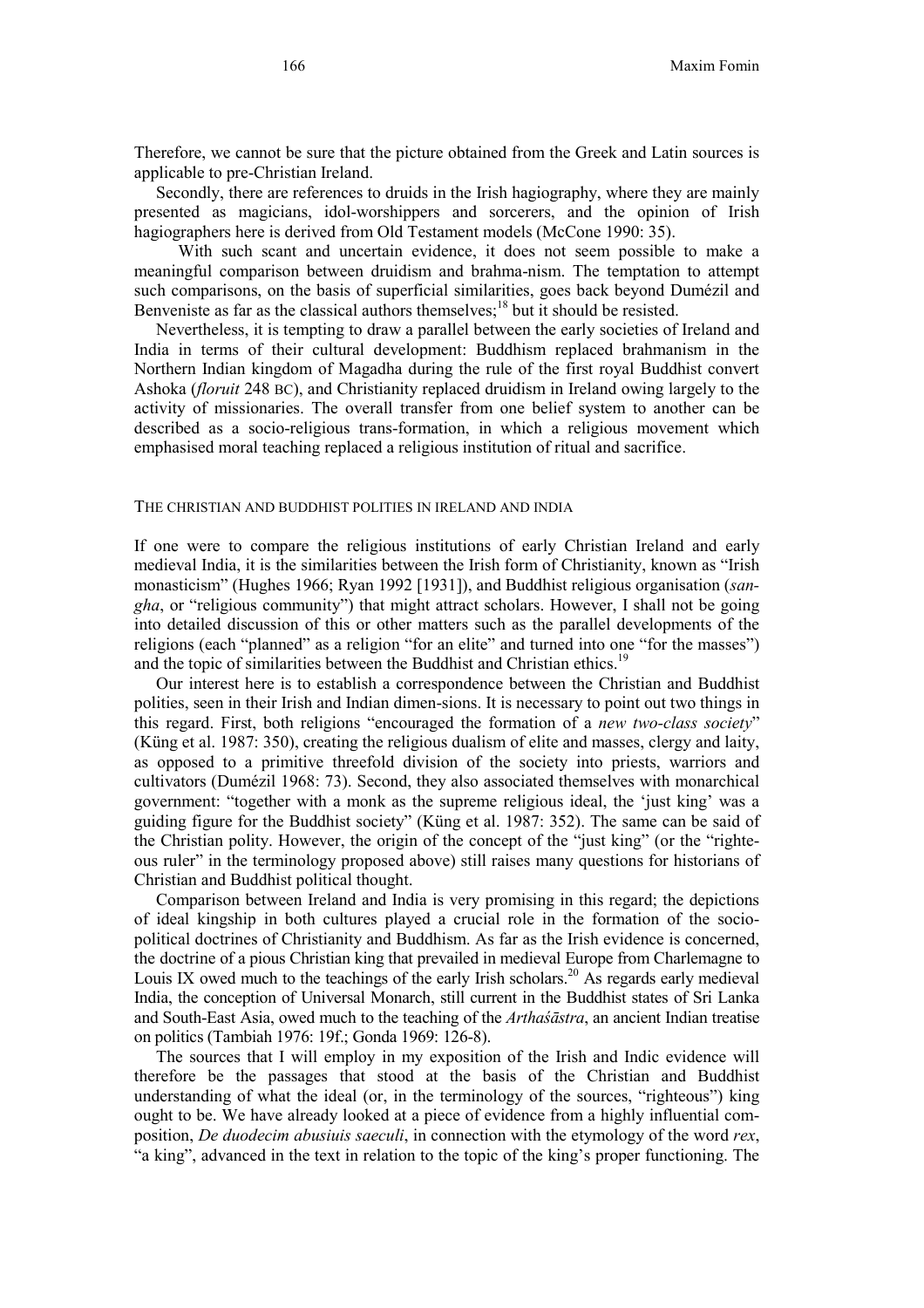THE EVIDENCE OF DE DUODECIM ABUSIUIS SAECULI

Let us look at the evidence of *De duodecim* in more detail.

The first part of the section consists of the string of short precepts, enumerating the components of the ruler's justice, such as:

neminem iniuste per potentiam opprimere,… pauperes elemosynis alere, senes et sapientes et sobrios consiliarios habere, … furta cohibere, adulteria punire,… parricidas et periurantes vivere non sinere, ante horas congruas non gustare cibum…

To oppress nobody unjustly by his might, to sustain the poor with alms, to have as counsellors the old, the wise and the moderate, to repress thefts, to punish adultery … not to allow parricides and perjurers to live, not to taste food before the suitable time.

The section finishes off with a famous passage from Ecclesiastes 10:16:

Vae enim terrae, cuius rex est puer et cuius principes mane comedunt.

Woe to the land, whose king is a boy and whose governors start eating early in the morning. $^{22}$ 

The second part of the section envisages the consequences of unjust rule, and describes the cosmos torn apart by foreign invaders and natural catastrophes.

Multi et varii dolores prosperitatem regni inficiunt: carorum et liberorum mortes tristitiam conferunt, hostium incursus provincias undique vastant, bestiae armentorum et pecorum greges dilacerant, tempestates aeris et hiemisperia turbata terrarum fecunditatem et maris ministeria prohibent et aliquando fulminum ictus segetes et arborum flores et pampinos exurunt.

Numerous and various troubles corrupt the prosperity of his kingdom, the deaths of dear ones and of children bring sorrow, attacks of enemies from everywhere devastate the provinces, beasts tear into pieces the droves of the herds and of the flocks, storms of the air and agitated skies keep destroying the fecundity of the land and the supplies of the sea, and at times the blows of lightnings strip bare the crops and the flowers and young leaves of the trees.

The third part is a logical continuation of the second, presenting the central principle of just rule, "the justice of the king" (iustitia regis). It is described in sequences of paired nouns, one of these a dependent genitive. Some of the collocations of the third part are direct opposites to those in the second part: for example, the misfortunes of unjust rule in the second part are said to be tristitiam, … tempestates aeris, "sorrow, … storms of the air", while the third part has iustitia regis …est …gaudium hominum, temperum aeris, "the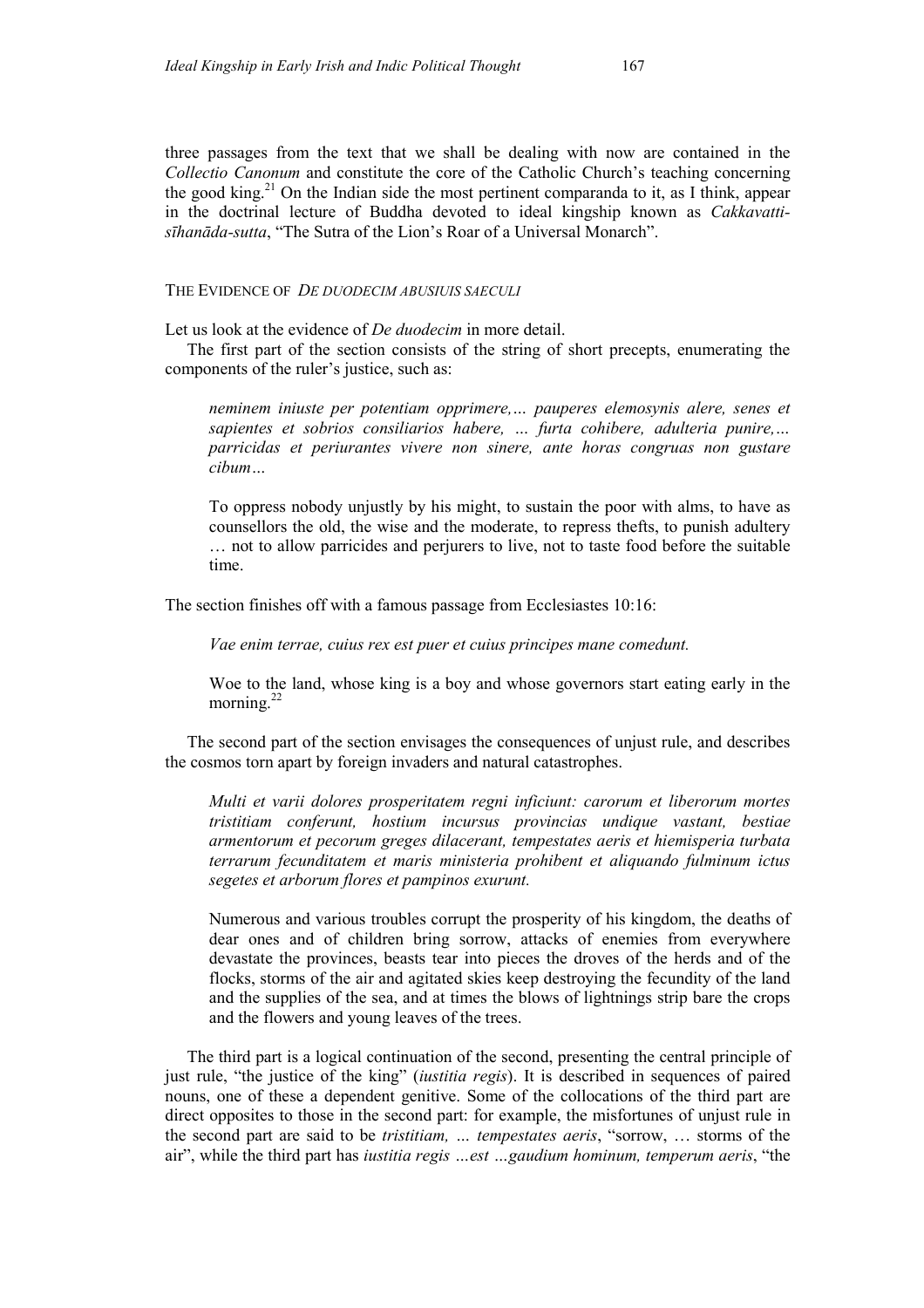justice of the king … is … the joy of human beings, mildness of the air". Other topics include: the topic of abundance expressed by collocations such as iustitia regis est …terrae fecunditas et maris ministeria, "the justice of the king is ... the fecundity of the land and the supplies of the sea", as well as of the protective characteristics of the ruler, incorporated as [iustitia regis est...] tutamen patriae, ... munimentum gentis "[the justice of the king is …] the protection of his native land, … the protection of the nation", and some purely ecclesiastical precepts are seen in this part as well: [iustitia regis est …] cura languorum ... solacium pauperum, "[the justice of the king is ...] the healing of weaknesses … the relief of the poor".

All of the ideas listed above would be seen nowadays as common-places of moral advice to kings, but one reason why the advice is so familiar to us is because this very tract was to be copied, and its ad-vice repeated, by the churchmen and political theorists of Carolingian Europe in the eighth and ninth centuries, and from their works the teaching was transmitted to later medieval writers.<sup>24</sup>

What can one say about the basis of the ideas?

As far as the first part is concerned, in terms of phraseology and ideology the Irish author relies heavily upon the tradition of patristic and biblical exegesis of his time.<sup>25</sup> For instance, the first injunction in this series reads neminem iniuste per potentiam opprimere, "to des-troy nobody unjustly by might". I have noted the following thematic parallels with Ps.-Cyprian's account of the excessive abuse of power in St Gildas's work De excidio Britonum:

Propter hoc dissipata est lex et non perducitur ad finem iudicium, quia impius per potentiam deprimit iustum.

For this reason has the law been scattered, and the judgement is not brought to its full end, because an impious man uses his power to oppress the just. (Gildas, ed. and tr. Winterbottom 1978: 113, 46)

A precept for the king not to allow parricides and perjurers to live (parricidas et periurantes vivere non sinere) may also go back to the insular writings, such as the Epistola of St Patrick and the already mentioned De excidio Britonum of Gildas, as "Patrick and Gildas both show concern about rulers swearing false oaths."<sup>26</sup> Gildas also denounces the crime of parricide and other sins mentioned by the author of De duodecim, such as adultery.<sup>27</sup> As far as other maxims of the first part of the section are concerned, I have shown elsewhere (Fomin 2003: 39-57) that their sources can be encountered without any difficulty throughout the Bible, patristic sources and insular monastic literature.

However, it is not so easy to prove biblical or patristic origin of the second part of the section. In order to find a picture similar to the one in De duodecim, we may look at the descriptions of natural catastrophes that punish wicked kings of the Old Testament. I allude to the famous passages from Exodus 7-9, where several types of natu-ral catastrophes falling upon the Egyptians are portrayed. However, one can hardly find any kind of catastrophe to match those exhibited in our text, with the minor exception of the death of the first-born at Ex. 12:30, which provides a loose parallel to the "deaths of dear ones and of children" (carorum et liberorum mortes) in our text.

The Book of the Prophet Jeremiah, which was established by Hellmann as among the sources of the first part of *De duodecim*, provides an extensive list of instances, affording two types of catastrophes which slightly resemble the ones in *De duodecim*. We may note the terminological differences between the texts: describing the invasions of foreign troops in 4:29, the Book of Jeremiah speaks of equities et mittentis, 'horsemen and archers', rather than hostes, 'enemies', as De duodecim does. The enumeration of wild animals, given in Jer. 5:6 as *leo, lupus, pardus*, 'a lion, a wolf, a male panther', <sup>28</sup> is also very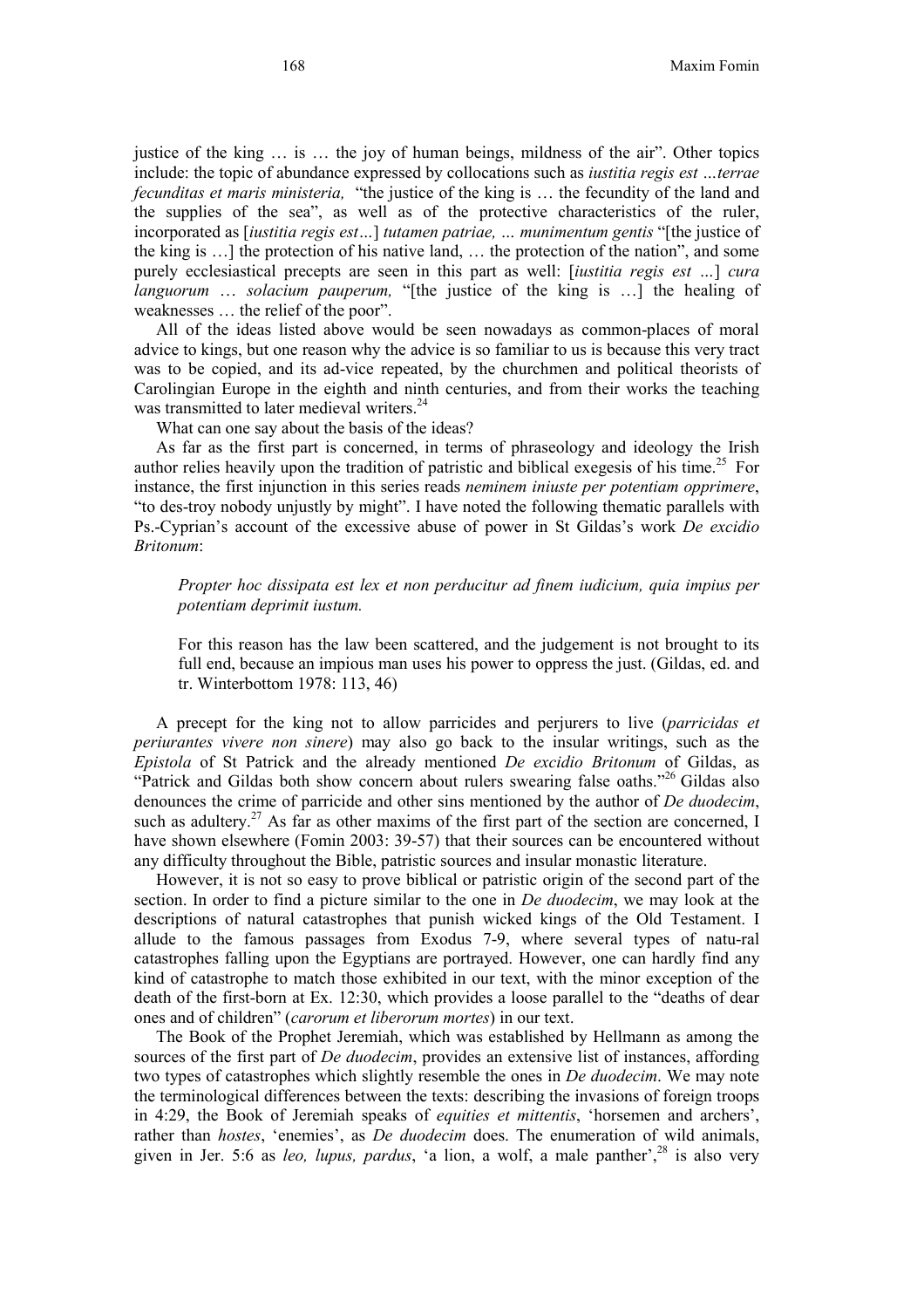different from the more general term *bestiae*, 'beasts', of *De duodecim*. The latter does, however, crop up in Jer.  $15:3.^{29}$  This passage differs from the one in *De duodecim* in terms of context: De duodecim describes catastrophes happening as the result of the king's injustice (iniquitas regi), while Jeremiah had earlier provided a picture of the wicked character of the land's inhabitants as the cause of disruptions in the natural order in 12:4:

Usquequo lugebit terra et herba omnis regionis siccabitur propter malitiam habitantium in ea consumptum est animal et volucre (Weber, 1985, 1183)

For how long will the land mourn and the grass of every region will be dried up? Because of the malice of its inhabitants, beast and bird are consumed.

In almost all respects, then, the exposition of disasters in Jeremiah disagrees with our list of calamities: the conceptual resemblance is loose, and in none of them do we have direct verbal parallels to our text.<sup>30</sup>

If we turn ourselves to the Irish sources, for instance, the vernacular Irish tradition of speculi principibus or wisdom-texts, devoted to kings, we may find some passages, corresponding to De duodecim's exposition of disasters.

In the oldest surviving recension of the Irish wisdom-text, 'The Testament of Morand' (OIr. *Audacht Morainn*, hereinafter  $AM$ ) the ruler's righteousness is said to prevent his subjects from "plagues, numerous (invading)-hosts and great lightnings" (OIr. *mortlithi* mórslóg no márlochet) (Kelly 1976: 6, §12). On the notional level the correspondences between the vernacular texts and *De duodecim* do not seem immediately obvious. Again, De duodecim's set of disasters starts with the deaths of the dear ones and the children (carorum et liberorum mortes), which slightly resembles the first item of the AM's triad (OIr. mortlithi, "plagues"). Then De duodecim is speaking about foreign invaders (hostium incursus, lit. "attacks of enemies"), causing devastation of land, reminiscent of AM's "great (invading)-hosts" (OIr. *mórslóg*) and also of severe storms and lightnings destroying the fecundity of land, paralleled by AM's "great lightnings" (OIr. márlochet). The correspondences in terms of wording are not striking either. The collocations denoting different types of disasters are constructed on a different basis in each text. Those in De duodecim follow the pattern NOUN + GEN.PL.  $AM$ 's enumeration consists visually of compounds whose first element is the adjective már/mór, 'great'.

AM also goes on to say that the righteousness of the ruler produces different types of fortunes, such as the fertility of land (OIr. tír toirthech) (Kelly 1976: 60, §14); "enclosures of protection of cattle" (OIr. comrara comge cethre) (Kelly 1976: 8, §27); conception of human progeny (OIr. *clanda caini cain-tussimter*) (Kelly 1976: 8, §21, translating "fair children are well begotten"). Although the herds and the flocks (armentorum et pecorum greges), the children and the beloved ones *(cari et liberi)* etc. are said to be distorted by beasts (bestiae) and enemies (hostes) in De duodecim, they are actually the components of the 'prosperity of the kingdom' (prosperitas regni), created by the justice of the ruler (*iustitia regis*) and may therefore be taken into consideration as corresponding to  $AM$ 's collocations just mentioned.

The third part of the ninth section of *De duodecim* is solely dedicated to a concept of *iustitia regis*, "the justice of a king", which is described as the law (lex) for every ruler to follow.<sup>31</sup> It was noted by Breen that the implications of the fact that the concept of *iustitia*, "justice", pertained throughout the text, are still to be investigated<sup>32</sup> and, in his opinion, the uses of the word are strictly ecclesiastical. However, in our passage the concept is used restrictively with regard to a mundane ruler. When the author is enumerating the consequences of the ruler's justice he does not refer to the ruler's "divine grace", or to any other transcendental characteristics as its cause. Moreover, the Irish author seems to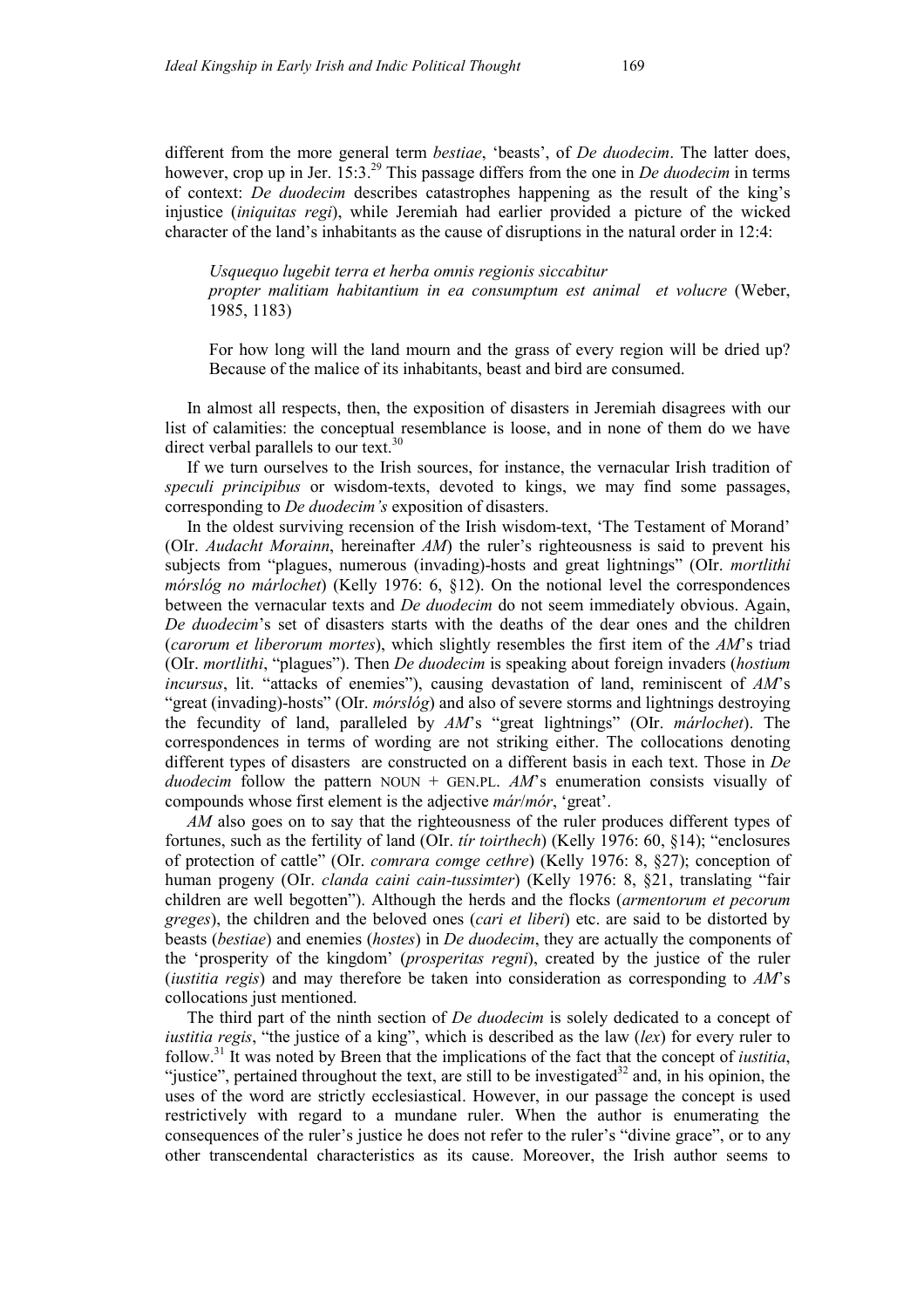neglect the approach he had already taken to the subject in the first part of the section. This discrepancy in his ideas may serve as an indication of the authentic Irish background of the sources of the second and the third part.

Let us consider the stoic advice to a king to meet both the pros-perity and the adversities of his rule regardless of their effects,  $33$  contained in the first part of the section. It is based on the precepts, found in monastic rules by Augustine of Hippo, Gregory the Great and other Church Fathers, to treat both good and bad fortune equally.<sup>34</sup> This idea is a commonplace in the patristic literature and for that reason it may have been incorporated into the author's list of the proper activities of the ruler. On the other hand, in comparison to the juxtaposed illustrations of the catastrophes of a wicked rule and the benefits promoted by righteous kingship which follow, the pur-pose of which is to warn the ruler against wrong-doing, it can be treated as contrastive. In the latter case, we most likely have what Máire Herbert (1997: 27) has called mythic ideology: "Cosmos reflected the manner in which the ruler upheld the principles of truth and justice." As we know from the classical sources, for instance from Livy's account of the reign of the ideal pagan Celtic monarch Ambigatus,<sup>35</sup> the theme of abundance constituted the essence of the archaic Celtic polity.<sup>36</sup>

The evidence of AM may be again employed as an illuminating parallel. About a third of the text is devoted to the description of different aspects of abundance, such as mesrada mórfheda, lit. "tree-fruits of great forest", mlechti márbóis, "milk-yields of cattle", imbeth etha, "abundance of corn", aidble íasc, "abundance of fish", clanda caini, "lawful progeny", etc.,<sup>37</sup> presented as the consequences of the ruler's justice by the introductory formula Is tre fhir flathemon  $\ldots$ , "It is through the ruler's truth  $\ldots$ ".<sup>38</sup> In the manner of presentation the vernacular collocations noted above are the cognates of sequences of paired nouns, one of these a dependent genitive, from the Hiberno-Latin text.<sup>39</sup> This indicates a similar background to the sources of AM and De duodecim.

This observation on two opposing treatments of the topic of prosperity and abundance points to the conclusion that, in the last passage of the section, the author of De duodecim was inspired by the native political imagery, rather than by the one from patristic sources of the time, which may have had nothing to offer in this regard.<sup>40</sup>

## THE EVIDENCE OF CHAKKAVATTI-SĪHANĀDA-SUTTA

Now let us turn to the Buddhist account of righteous rulership, Chakkavatti-sīhanādasutta, "The Sutra of the Lion's Roar of a Universal Monarch". I shall first provide the reader with an outline of the sutra.

The first part is dedicated to a description of the rule of an ideal Buddhist monarch, (Pāli *chakkavattin*),<sup>41</sup> comprising stories about his conquest of the earth, about his renunciation of worldly life, and about the moral instructions given by the former chakkavattin, then a royal seer, to his son, then a royal warrior.

The sutra continues with a description of the rule of the royal warrior who failed to fulfil the duties of a *chakkavattin*. Because of that failure the royal warrior experienced the collapse of his rule and a state of anarchy in his kingdom. The righteousness of human beings diminished, resulting in the decrease of the human life-span to ten years, and in the total deterioration of mankind's appearance. When this happened, people wished to free themselves from this state of inhumanity and immorality and, with the lapse of twelve generations, they progressed by the gradual improvement of their morality as well as of their physical appearance and life-span through the observance of ten patterns of moral conduct, such as "abstention from killing living beings, from stealing wealth, from doing wrong things when taking pleasure, from [uttering] falsehood, from slander",<sup>42</sup> etc. All of the aforementioned constitute the Buddhist catechism under the title *dasa sīla*, or "ten rules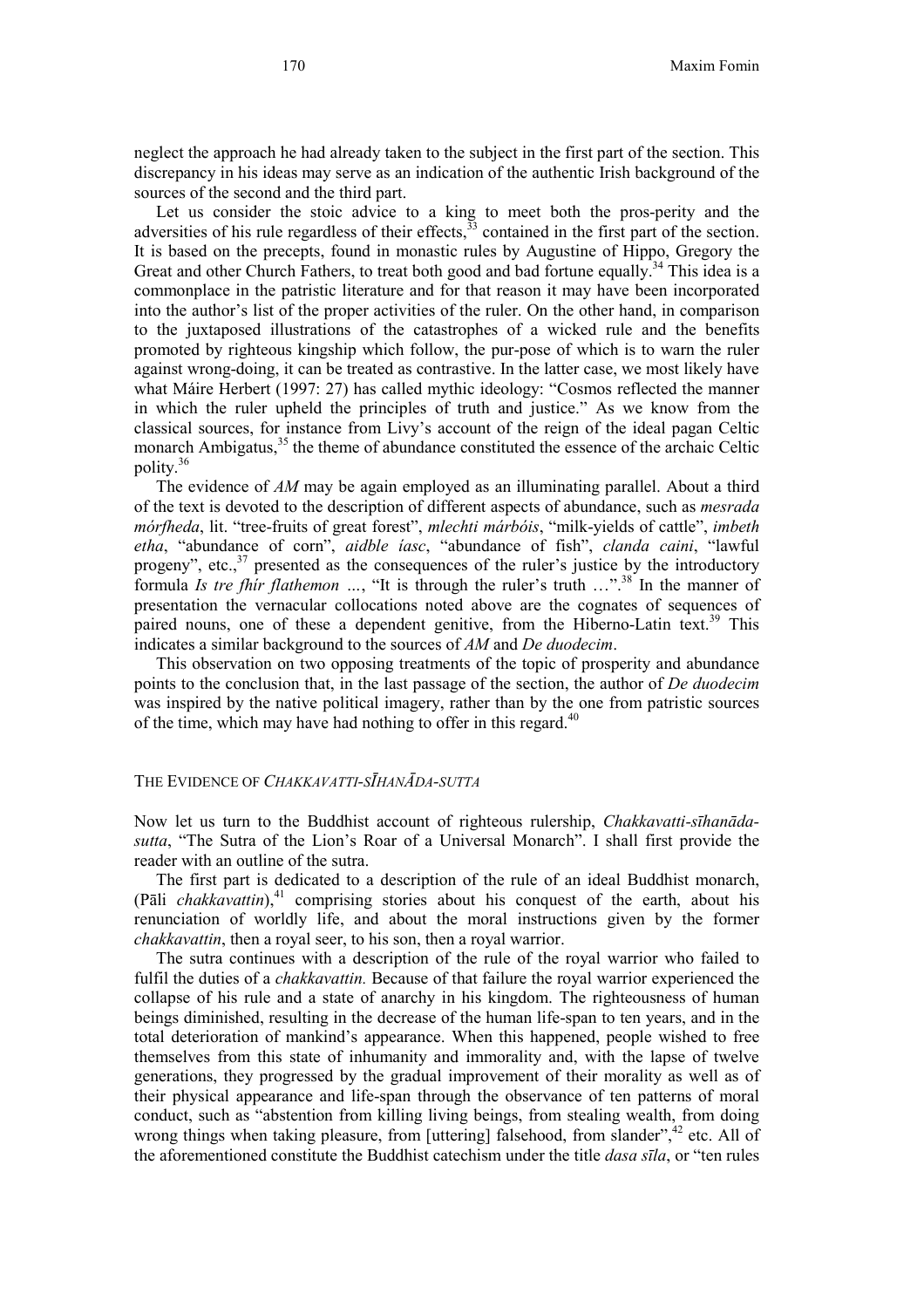of good conduct". Having reached a perfect appearance and the life-span of eighty thousand years, people expe-rience the re-establishment of the chakkavattin's rule as the ultimate stage of human progress.<sup>43</sup>

Though the Hiberno-Latin text, considered above, and the Bud-dhist sutra are so different in terms of style and presentation, there are striking similarities between them.

The first is the idea that the welfare of the state is dependent on the morality of its ruler. As we have seen, the author of *De duodecim* recommended every ruler to follow the guidelines of Christian behaviour in order to gain peace and prosperity in his country. An ideal Buddhist ruler, a *chakkavattin*, by practising principles of Buddhist morality (Pal. dasa sīla) and observing Buddhist teaching (Pāl. dhammo) sees his country "flourishing and rich, and abundant in towns, cities, and royal capitals".<sup>44</sup> An unrighteous ruler, a royal warrior, experienced the collapse of his rule and a state of anarchy in his kingdom when he established the institution of capital punish-ment, violating the first principle of Buddhist dhammo, not to kill living beings.

The second parallel is the picture of cosmic disturbances that destroy peace and prosperity in the domains of the unrighteous ruler. Due to them the domains "are no longer abundant<sup>5,45</sup> and are devas-tated by marauders.<sup>46</sup>

The third is the idea of the re-evolving of the cosmos if morality as the basis of human existence is supported and restored. Similarly, the description of the "justice of a king" in De duodecim comes after the antithetical account illustrating the cosmic consequences of the ruler's injustice.

THE DESCRIPTION OF THE UNIVERSAL CONQUEST CAMPAIGN IN THE CHAKKAVATTI-SĪHANĀDA-SUTTA

There are several important steps constituting the career of the Universal Monarch (chakkavattin) but the most crucial of them is his conquest of the earth for the purpose of establishing the Buddhist over-kingship.

First, let us look at the description of the start of the Universal Conquest campaign. I will argue that the description of the campaign as it stands can be regarded as a straightforward literary fabrication, based upon the motives and themes of two native Indian royal rituals – the inauguration ritual (Skt.  $r\bar{q}jas\bar{u}v\bar{a}$ ) and the  $v\bar{q}japev\bar{a}$  or the royal ritual that establishes the sacrificer in the position of an over-king (Skt.  $\text{sqrt}$ ) in which the specifically Buddhist elements were incorporated.

Rājā khattiyo muddhābhisitto uṭṭhāyāsanā ekaṃsaṃ uttarāsaṅgaṃ karitvā vāmena hatthena bhińkāraṃ gahetvā dakkhiņena hatthena cakkaratanaṃ abbhukkiri-'pavattatu bhavaṃ cakkaratanaṃ, abhivijinātu bhavaṃ cakkaratanan'ti. (Carpenter, ed., 1992: 62, §6)

The anointed royal warrior, having risen from his royal seat, having fixed his upper mantle across the right shoulder, having taken a *bhinkara* in his left hand, sprinkled some water onto the wheel's rim with his right hand [saying], – Move on, O dearest chakka-jewel, conquer [the world], O dearest chakka-jewel! (Fomin 2003: 309)

In the structure of the *rājasūva* ritual, the first necessary step is the preparation of the sacrificer, a future king. He is clothed "with special garments and he is equipped with a set of arms, and has to raise them" (Heesterman 1957: 93-4). In the passage from the sutra cited above, metaphorically the "special garments" are to be identified with the upper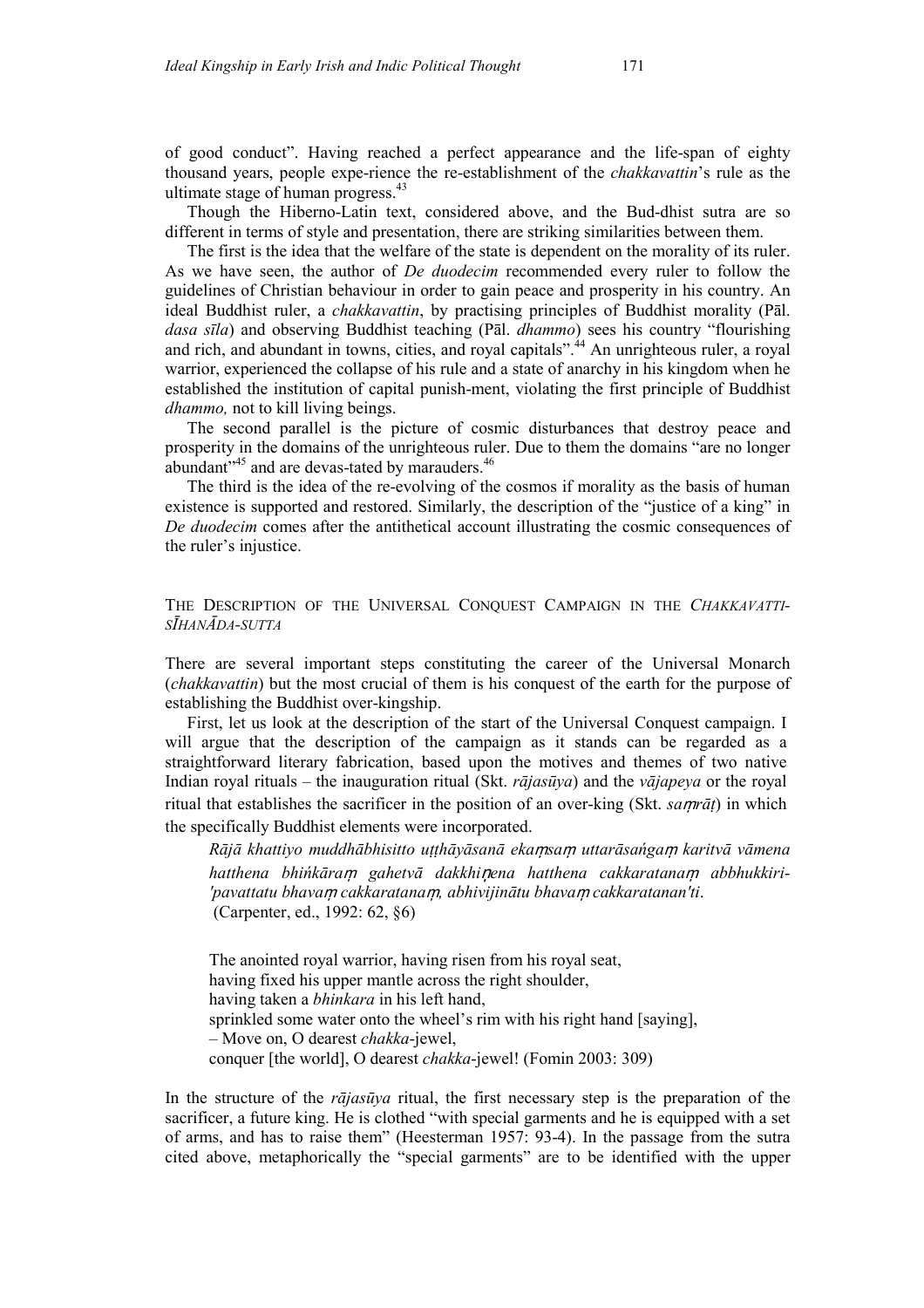mantle of the *chakkavattin*, and the "set of arms" of the *chakkavattin* is represented by his bhinkara. The latter is a jug for collecting alms, and has a sacred meaning in Buddhism. It is included among the three objects that the Buddhist monk was entitled to have in his possession, the other two being the robe  $(vattha)^{47}$  and the bundle of medicinal herbs (kusa).

Next comes the unction: "while the sacrificer stands with raised arms, the unction is administered to him" (Heesterman 1957: 97). In the sutra the chakkavattin sprinkles the rim of the wheel (Pāl. *chakka*),  $^{48}$  with his jug raised.

After the unction rites are administered, a chariot drive takes place, beginning with the formula, "At the instigation of the Maruts may I conquer." (Heesterman 1957: 127-9). In the Buddhist sutra, having sent the chakka in front of him to conquer the world, the chakkavattin accepts its supreme role, and follows it in his royal chariot, accompanied by the whole army. The address of the chakkavattin to the chakka: "Move on, O dearest chakka-jewel, conquer [the world], O dearest chakka-jewel!" can be definitely paralleled in the rājasūya's formula.

The chariot drive symbolically represents the movement of the sun, with which the sacrificer is identified. Besides its role in the  $r\bar{a}jas\bar{u}v\alpha$ , the chariot drive constitutes one of the culminating points of the vājapeya. In the context of the vājapeya, "the chariot drive takes place beginning and ending at a point behind the *cātvāla (the hole in the ground for* constructing the northern altar for the sacred fire – my comment), representing the Ocean. The sacrificer goes by the chariot course from the Ocean to heaven and back to the Ocean again, as does the sun. Thus the course of the chariot corresponds to that of the sun, encompassing in its march the whole world." (Heesterman 1957: 134). The description of the Universal Conquest by the chakka also has certain solar connotations, and it should probably be regarded as a derivation from the above vājapeya rite. The following section corresponds to the structure of the *vajapeya* rite; and the parallels between them, such as the solar movement of the *chakka* and its diving into the Ocean, are extremely prominent:

Atha kho tam, bhikkhave, cakkaratanam puratthimam disam ... dakkhinamdisam ... pacchimam disam ... uttaram disam pavatti... Yasmim kho pana, bhikkhave, padese cakkarataņam patiṭṭhāsi... Atha kho taṃ, bhikkhave, cakkarataṇaṃ puratthimam ... dakkhiņam ...pacchimam ... uttaram samuddam ajjhogāhetvā paccuttaritvā dakkhiņam disam ... pacchimam disam ... uttaram disam pavatti... Atha kho taṃ, bhikkhave, cakkarataṇaṃ samuddapariyantaṃ pathavim abhivijinitvā tameva rājadhānim paccāgantvā rañño cakkavattissa antepuradvāre atthāsi. (Carpenter, ed., 1992: 62-3, 86-7)

Then, o monks, the divine *chakka*-jewel started rolling eastwards… southwards… westwards …northwards… There, o monks, the divine chakka-jewel stopped… [Having conquered the region] the chakka-jewel, having dived into the eastern…southern…western…northern sea and jumped onto the shore, started rolling toward the southern… western…northern part(s) of the world… And then, o monks, this chakra-jewel, having conquered the Earth, surrounded by the ocean…stopped in front of the royal palace. (Fomin 2003: 309-11)

In the context of the  $r\bar{a}jas\bar{u}v\bar{a}$  ritual, the chariot drive is followed by the enthronement of the sacrificer as well as by a ritual game of dice. In the latter the sacrificer gains his kingship, being proclaimed as a victor by a brahman (Heesterman, 1957: 146). We have a vestige of the game of dice in the sutra: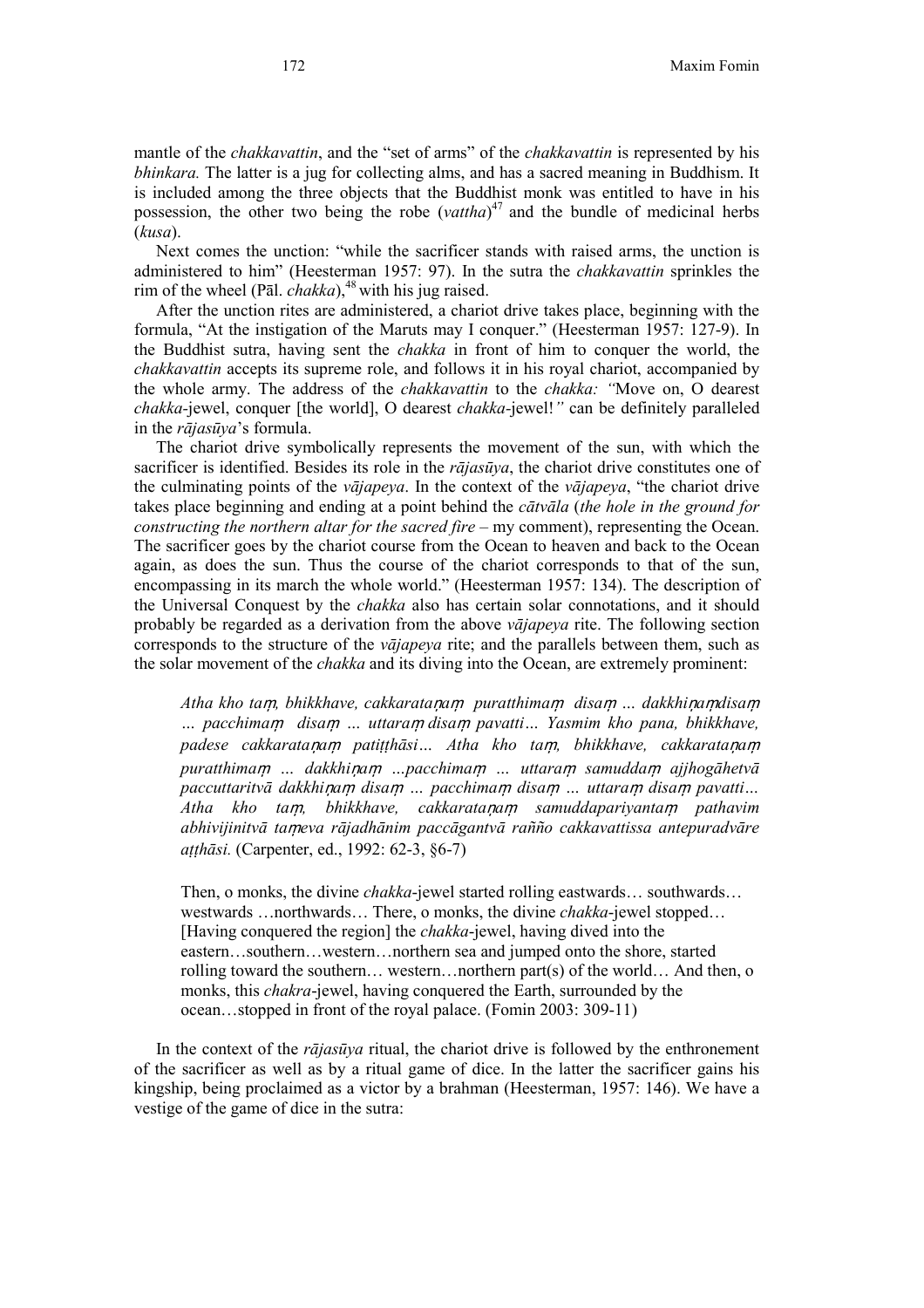Cakkaratanam ...rājadhānim paccāgantvā rañño akkavattissa antepuradvāre atthakaraņapamukhe akkhāhataṃ maññe ṭṭhāsi rañño cakkavattissa antepuraṃ upasobhayamānam. (Carpenter, ed., 1992: 63 §7)

The chakka-jewel … [appeared] at the door of the royal palace of the kingchakkavattin, when the winner's share in the dice-game was being defined, [and] stopped in front of the illustrious royal palace of the king-chakkavattin". (Fomin 2003: 310-11)

 Though the enthronement rite is not explicitly mentioned in the text of the sutra, it may be noted that the royal palace where the royal throne would be located is mentioned twice in the passage; also that the chakra is said to be present at the proclamation of the winner of the dice-game, rather than at the enthronement of the chakravartin.

This inconsistency can probably be explained as the compiler's attempt to mention as many ingredients of the royal rituals as he was aware of. The rites of abhisheka, of the raising of arms, of a chariot drive and of the game of dice, constituting the basis of the royal rituals of the rājasūya and vājapeya, are all alluded to in our text. The references to all of them, however, are made in such a way that the specifically Buddhist elements become more appealing. In the exposition as a whole, the jewel of the chakka is given more prominence than the figure of the chakkavattin.

Another crucial element in the depiction of the Universal Conquest, apart from the solar movement of the *chakka*, is the *chakkavattin's* address to the subordinate kings. Having conquered them peacefully with their consent, the chakkavattin instructs them in proper behaviour. This address contains the following moral guide-lines:

Rājā cakkavattī evaṃ āha, pāṇo na hantabbo, adinnaṃ nā dātabbaṃ, kāmesumicchā na caritabbā, musā na bhāsitabbā, majjaṃ na pātabbaṃ, yathābhuttañca bhuñjathāti. (Carpenter, ed., 1992: 62, §6)

Living-beings should not be killed; that which is not given, should not be taken; $49$ wrong things should not be done when taking pleasure; lies should not be uttered; intoxicating liquors should not be drunk and you all should eat that which is suitable for eating. (Fomin 2003: 309)

If we look again briefly at the end of the sutra, it should be recalled that the reestablishment of the rule of a *chakkavattin* and the pro-gress of human beings is due to the observance of certain rules of behaviour – "ten patterns of conduct" (Pāl. dasa sīlā) – by humans. Within the religious system of Buddhism the "ten patterns" present a guideline for the righteous behaviour required of every Buddhist monk. In the above instruction of the chakkavattin to his subordinate kings we are concerned with the primary rules of Buddhist moral ethics, required of every human being, regardless of whether he is a layman or a renouncer of worldly life. These five precepts are usually called *pañca sīlā*, the five rules of good conduct, and are also called pañca dhammā, the five dharmas. Anguttara-nīkaya, a section of the *Sutta-pitaka*, the second part of the Pali canon of Buddhist texts, mentions these precepts in connection with the formula sarapapp gata, literally, "[I am] the one, who has attained shelter." This formula was pronounced by a proselyte who was willing to be converted to Buddhism. Uttering one by one the precepts contained in the formula, the proselyte was supposed to reach the state preliminary to any higher development after conforming to the basic teaching of the Buddha. After pronouncing all of them, the new follower is officially installed and included in the community. Therefore, *pañca sīlā* stands at the heart of Buddhism, and the instruction of the *chakkavattin* to the subordinate kings is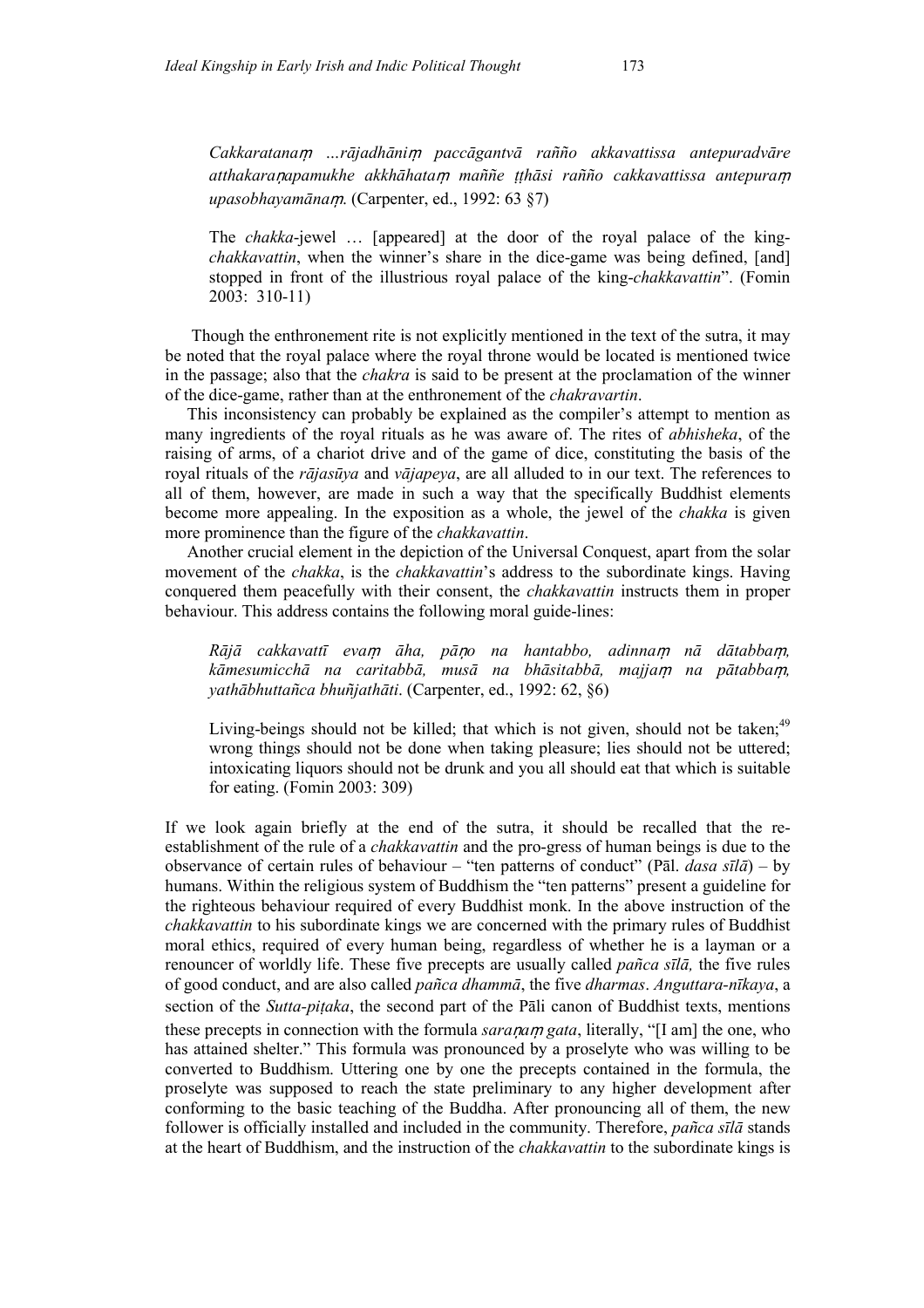in fact simply an exposition of Buddhist doctrine. The *chakkavattin* is presented as a preacher of Buddhism; his image, however, can by no means be connected solely with Buddhism.

#### THE IMAGE OF THE BUDDHIST RIGHTEOUS RULER (CHAKKAVATTIN)

The chakkavattin is usually seen in the scholarship (Tambiah 1976: 39-53) as the embodiment of *dhammo* on the plane of society, a righteous ruler of Buddhism. Be that as it may, I am inclined to think that the portrayal of the chakkavattin has a certain non-Buddhist stratum, and stems from the depiction of the ideal Indian king, the conqueror (Skt. vijigīșu), described in the Indian treatise on political science, Arthaśāstra.

The first evidence in favour of this conjecture is afforded by certain elements in the description of the *chakkavattin* contained in the first paragraph of the sutra<sup>50</sup> and the corresponding passage in Arthaśāstra, describing the sphere of activity of the World Conqueror.

Deśa $h$  prthivī  $\parallel$  tasyā $\eta$  himavatsamudrāntarasudīcīna $\eta$  yojanasahasraparimāņā $\eta$ tiryak cakravartiksetram. (Kangle, ed., 1969: IX.1.17-18; 1.217)

The place [of his activity is the whole] earth. The field of the chakravartin's activity extends northwards up to the 1000 yojanas, from the sea up to Himalaya.

The next piece of evidence is provided by certain elements in the description of the Universal Conquest, considered above. We have been told that the subordinate kings submitted to the *chakkavattin* with their consent: without fighting or negotiating, but having listened to the latter's instruction in *dhammo*. This agrees with the description of the righteous conqueror in Arthaśāstra, who is prescribed as follows:

trayobhiyoktāro dharmalobhāsuravijayina iti || tesāmabhyavapattyā dharmavijayī tusyati. (Kangle, ed., 1969: XII.1.10; 1.247)

[There are] three types of conquerors: a righteous one, a greedy one and a furious one. 11. The righteous conqueror is satisfied with submission.

The third piece of evidence is the establishment of righteous practices by the conqueror (vijigīșu) prescribed by the Indian treatise on government,<sup>51</sup> and paralleled by the Buddhist sutra. As we have shown, the latter sees them as the rules of Buddhist moral ethics.

Employing the stratagems of the Arthaśāstra, the Buddhist scribe was devoid of mere quoting or paraphrasing, and sometimes presen-ted them antithetically. Let us deal, for instance, with the description of how the ultimate goal of the righteous ruler seen as the "beneficial state" and the "happiness of all the people"<sup>52</sup> can be achieved.

According to the sutra, this goal can be attained by following Buddhist dhammo, contained in the five rules of proper conduct.<sup>53</sup> According to Arthasas fra, the happiness of the world is achieved only when the king employs the method of punishment  $(danda)$ .<sup>54</sup> However, in the view of the Buddhist author, the ruler who chooses the law of punishment, and thus follows the Brahminic understanding of the duty of a king (interpreted by the Buddhist compiler as un-righteous) does not last long.

The consequences of this rule, depicted in the second part of Chakkavatti-sīhanādasutta are almost identical to the Irish picture of cosmic disturbance. Entering into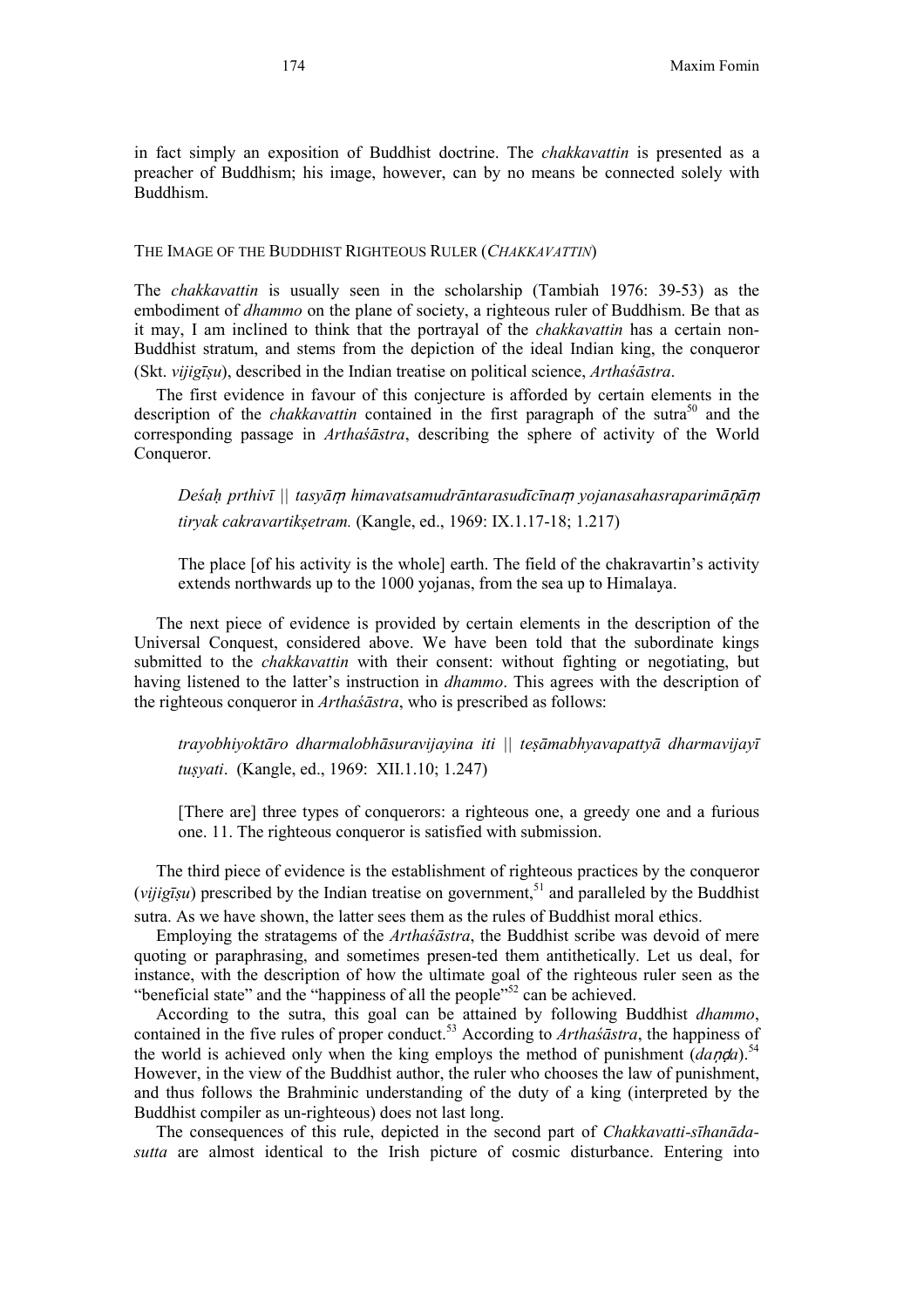somewhat more detail, we can recall that the rule of a royal warrior, who had turned from the law of *dhammo* to the law of  $\frac{da \eta da}{\phi}$  by installing the institution of capital punishment in his realms, is destroyed by infertility, poverty and theft, by lack of human confidence in his rule, by the decline of public morals, which go through twelve stages of regress, and by anarchy in his kingdom because of the activity of brigands and marauders.

Contrariwise, the rule of the *chakkavattin*, which comes as the result of the reestablishment of the proper moral behaviour, is peaceful and is characterised by the abundance of fruit and protection of men.<sup>55</sup>

There is of course, a difference between the Irish and Indian data. Buddhist texts see the exercise of the law of punishment by the unrighteous ruler as a primary factor in the degradation of human morals and the destruction of humankind. The Irish saga "The Destruction of Da Derga's Hostel" (*Togail Bruidne Da Derga*), for instance, presents us with the like picture of the destruction of abundance through the injustice of the ruler. Similarly, the impulse for destruction in the Irish saga, as well as in the Buddhist sutra, is the king's unjust sentence in court.

However, the Irish sources show no mercy for criminals. In Togail Bruidne Da Derga the milk-brothers of the king who had been accused of pillaging were sentenced to death by hanging.<sup>56</sup> However, the Irish king Conaire changed his decision and sent them out of the country. The criminals were *not* punished in *Togail Bruidne Da Derga*, and that is why the peace of the king's realm was destroyed.

One may find a like picture in the Indic tradition of political thought. In ancient India the ideal king was supposed to punish a criminal; otherwise, the sin of committing a crime was due to be passed onto the king himself.<sup>57</sup> However, the Buddhist counterpart of the ideal Brahminic king, the royal warrior, is condemned for the death-penalty he imposed on the thief, and here we are dealing with the Buddhist moral of non-violence and non-killing.

#### **CONCLUSION**

In the course of our exposition we have observed the way Christianity and Buddhism influenced the contents of our texts, and how the subject-matter was organised accordingly. With the advent of Chris-tianity and Buddhism it was inevitable that the depictions of ideal kingship prevailing in pre-Christian Ireland and pre-Buddhist India would change as a result of their exposure to the influence of the new religions, which brought tremendous change into the society on the whole, and, obviously, into the ideology of kingship. However, in order to make their message sound stronger, the new religions used ideological structures already in place, inherited from the old tradi-tion. For the purposes of the fabrication of a new collection of political treatises or texts, the old stratagems were employed by the clerical scribes. This was probably done for the simple reason that ideas expressed by means of an old phraseology would appeal to the audience better than if the terminology was entirely new. But the semantics of the words is now different, and the ethical dimension can be seen as a watershed between the old and the new visions of power.

The conclusions reached in this investigation are important, because for both India and Ireland kingship was the central institution which structured the cosmos of a whole society. Before, it was the cosmos itself that was important in the view of the early ideologists; after the conversion the cosmos acquired an ethical dimension, and that is why it can be described as a moral cosmos.

University College Cork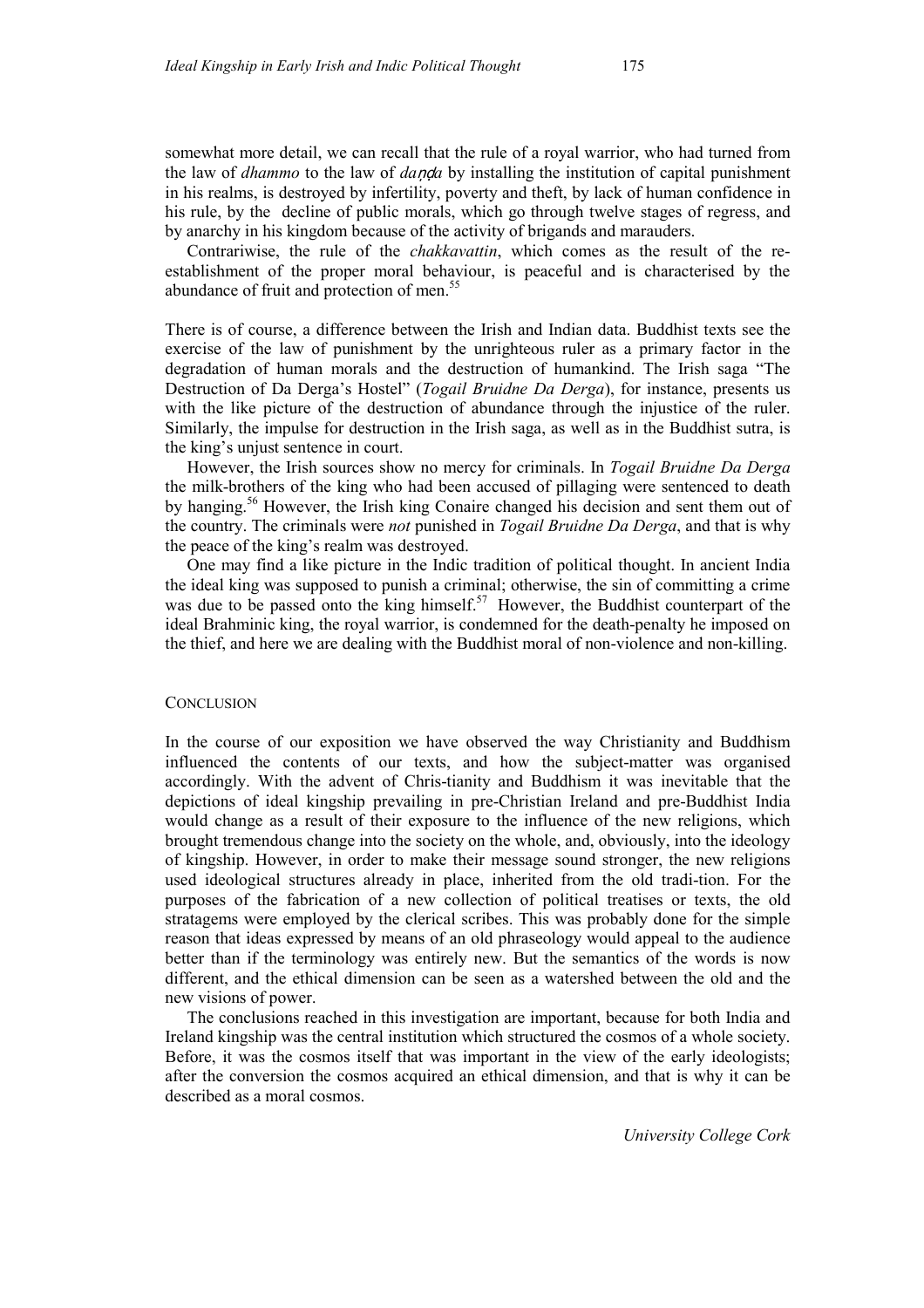#### Acknowledgement

I would like to acknowledge that without Dr John Carey's exhaustive help on matters of style and language, as well as without his insight-ful commentaries on many aspects of it, the paper would have lacked a great deal in terms of its content and presentation. Many warm thanks are due to Professor Victoria Vertogradova, who has found time and patience to go through the translations of Sanskrit and Pāli passages in the paper. All the remaining errors, of course, are my sole responsibility. I also wish to express my gratitude to Professor Máire Herbert, who encouraged me to participate in the "Moral Cosmos" conference, as well as to Professor Pádraig Ó Riain and Professor Peter Woodman, whose enthusiasm brought me to University College Cork and helps me a lot to enjoy the privilege of being the scholar of the Arts Faculty here. **Notes** 

- 1 For instance, the religious archetype of secular power in the first centuries of Christianity was dominated by the Pauline epistles (esp. Rom. 13: 1-6) and the notion of power was treated as a spiritual entity, implicitly belonging to God; in early medieval Europe a new religious archetype of power was created by St Augustine in his De civitate Dei, where he depicted human society divided into two realms or "cities", the City of God and the worldly one. Augustine connected secular power with the latter, and so the opinion that human power was a necessary evil prevailed. In the Orient, the religious archetype of power in early Indian society, for instance, was dominated by the ideologems of the Vedas and Brāhmaas (cf. Śatapatha-Brāhmana, XIII.1.5.1ff., on the performance of asymedha), where royal power is portrayed as having a universal aspect; the king is an all-conqueror *(visvajit)* and the lord of the Earth (sarvabhauma). Fuller treatment of the notion of "polity" and related problems is contained in Anderson 1972, Bloch 1962, Geertz 1973, esp. pp. 311-15, Taiwan 2001, Tambiah 1976 and Weber 1956.
- 2 Aristotle, Politics, I, 1259b1, ή δέ των τέκνων 'αρχη βασιλική, "The rule of the father over the children on the other hand is that of a king." (Tr. Rackham 1932: 58.10-11, 59).
- 3 Behistun inscription of Darius I (Kent 1950).
- 4 Cf., for instance, Isidore of Seville, ed. Lindsay 1911: I.xxix.3, VII.xii.17, IX.iii.4, 6, etc.
- 5 One may argue that the same picture can be found throughout the Indo-European world (see Benveniste 1973: 321, and cf. Homer, Odyssey 19.106-14; Hesiod, Works and Days 215-35). Similarly to the Irish and Indic sources, early Scandinavian and Greek evidence portrays the just ruler as producing fertility in the country by his righteous rule. On the one hand, the picture obtained from the latter strikingly matches the one in the Irish texts that will be at the centre of our attention later. It is a commonplace in comparative studies to argue for the similar character of the institution of righteous rulership in ancient Greece and ancient Ireland, based upon their common Indo-European ancestry. A comprehensive treatment of the subject is contained in Watkins 1979. On the other hand, the Greek, Scandinavian etc. instances may be treated as examples of the mythological, or archaic, consciousness. I shall present my arguments on this question later; at this point it should simply be remarked that the Irish and Indic evidence has a different character, since, in both cases, it depicts the righteousness of the ruler as depending on his observance of certain rules of moral conduct, associated with the religious ethics of Christianity or Buddhism, and can be treated as reflecting the development of the primitive, or archaic, consciousness into the early historical one.
- 6 This topic is dealt with by Kim McCone in his Pagan Past and Christian Present in Early Irish Literature (1990: 37), where he criticises the traditional approach to the subject, established in the works of Myles Dillon, D. A. Binchy and Proinsias Mac Cana.
- 7 In Book 4 ("Royalty and its Privileges"). Benveniste (1973: 308) states that "the survival of terms relating to religion and law at the two extremities of the Indo-European world, in the Indo-Iranian and Italo-Celtic societies [is due to the fact that here] we are concerned with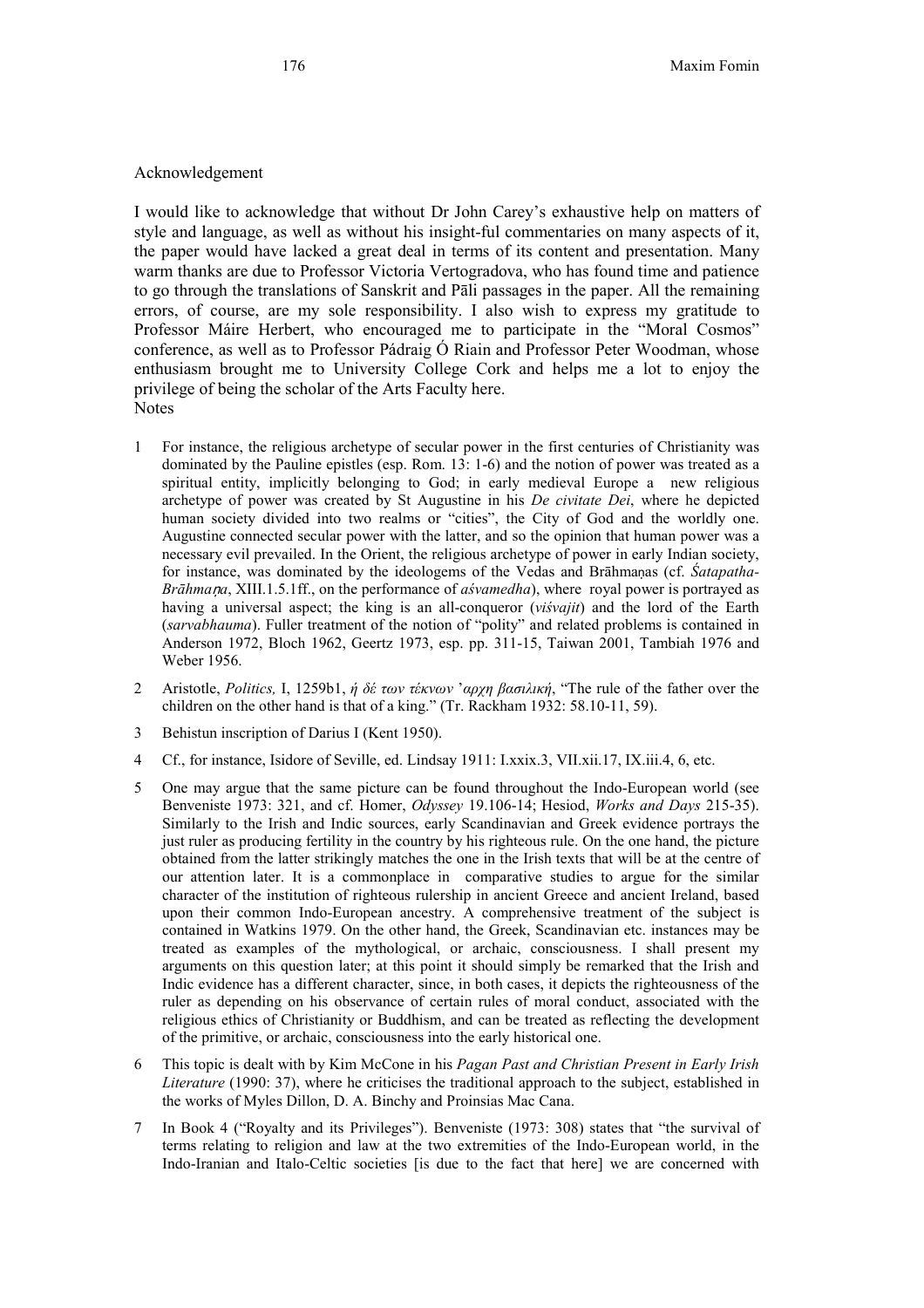societies of the same archaic structure, of an extremely conservative nature where institutions and their vocabulary persisted long after they had been abolished elsewhere." His main interest was to establish the original character of the Indo-European institution of kingship, which he regarded as having been preserved in the eastern and western extremities of the Indo-European world. His ideas were extremely popular at the time, and had a great impact on Irish scholars, among them D. A. Binchy, whose theory of "roi fainéant" (Binchy 1970: 7-10) once obtained great popularity among the Celticists.

- 8 See, for instance, Ó Corráin 1978; Wormald 1986; Jaski 2000: esp. 75-7, 80-1, 87-8.
- 9 Despite its continental prominence De duodecim survived mainly in continental manuscripts (see Hellmann 1909; Breen 2002: 78-94, esp. 88-9, 92-3) – its Irish origin (or strong connection, at least) has generally been recognised. Hellmann (1909: 3-4, 15-6) and Anton 1982: 568-617, SS. 569-574) as well as Breen (2002: 79, 83) come to the same conclusion with regard to its origin. Aitchinson's view (1994) is in broad agreement with Anton and Breen as he assumes that the text had been "written on the continent by an Irish scholar".
- 10 All the translations are my own unless otherwise indicated.
- 11 Probably, its antecedent is Virgil's popular etymology of the word rex in the Aeneid 7.46: "Rex arva Latinus et urbes iam senior longa placidas in pace regebat". (Ed. Greenough 1976; my bold print)
- 12 On the controversy surrounding its authorship see Clancy and Márkus, eds, 1995: 39-40, and Stevenson 1999.
- 13 In this paper I will not have enough space to do this, but will present my argument at length in the introduction to my PhD dissertation (Fomin 2003).
- 14 The traditional Indian society was divided into social classes (Skt. *varna*, Pāli *vanna*) of priests (in the normal English usage known as brahmins; Skt.=Pali  $brāhmaņa$ ), of warriors (Skt. ksatriya, Pāli khattiyo), of landowners and tradesmen (Skt. vaiśya, Pāli vessa) and of servants (Skt. śūdra, Pāli sudda), and the age-groups (Skt. āśrama, Pāli assama) of the young students, leading a chaste life (Skt. brahmacārin, Pāli brāhmacārī), mature laymen (Skt. grhastha, Pāli gihī), anchorites (Skt. vānaprastha) and aged religious renouncers (Skt. sam nyāsin).
- 15 See Tambiah 1976: 54-5, and Vigasin 1999.
- 16 Moreover, Buddha considered following Vedic ritual to be useless and harmful. As is always the case in the Pāli canon, this aspect of his teaching is presented in the form of a doctrinal lecture or, employing the terminology of the sources, of a "sutra". I refer to the Sińgālovādasutta, "Story about the speech to Singala" (Carpenter, ed., 1992 [1911]: 180-93) containing moral instruction to the laity: "The young householder Sigala was extremely zealous in observing the Vedic rituals. Being asked by Buddha why he was constantly waking up at dawn and paying homage to different parts of the world, he answered that his father had taught him to do so. Buddha explained to the young man that according to his doctrine everyone should pay homage to the parts of the world, but these parts are completely different: paying homage to the east is equal to showing respect to one's mother and father, to show respect to one's mentor is equal to paying homage to the south, paying homage to the west means to treat kindly all members of one's household, paying homage to the north stands for showing respect to one's friends and acquaintances. Zenith equals respect to brahmins and shramans, nadir – to one's servants and slaves. All of the aforementioned constitute the six directions that one should pay homage to, Buddha concluded." Four out of the six forms of respect are contained in the list of ten patterns of moral conduct (dasa sīlā) required of a Buddhist which are discussed below.
- 17 See Tierney 1960 and Maier 2000: esp. 2-3.
- 18 See for instance, Orations of Dion Chrysostom, XLIX, "the Persians have men known as Magi…, the Egyptians have their holy men…, the Indians have their Brahmins. For their part, the Celts have men called Druids, who deal with prophecy and every division of wisdom." (eds Koch and Carey1995: 24; transl. Phillip Freeman and J. T. Koch).
- 19 These topics are very well treated in Küng, von Stietencron and Bechert 1987: 346-60.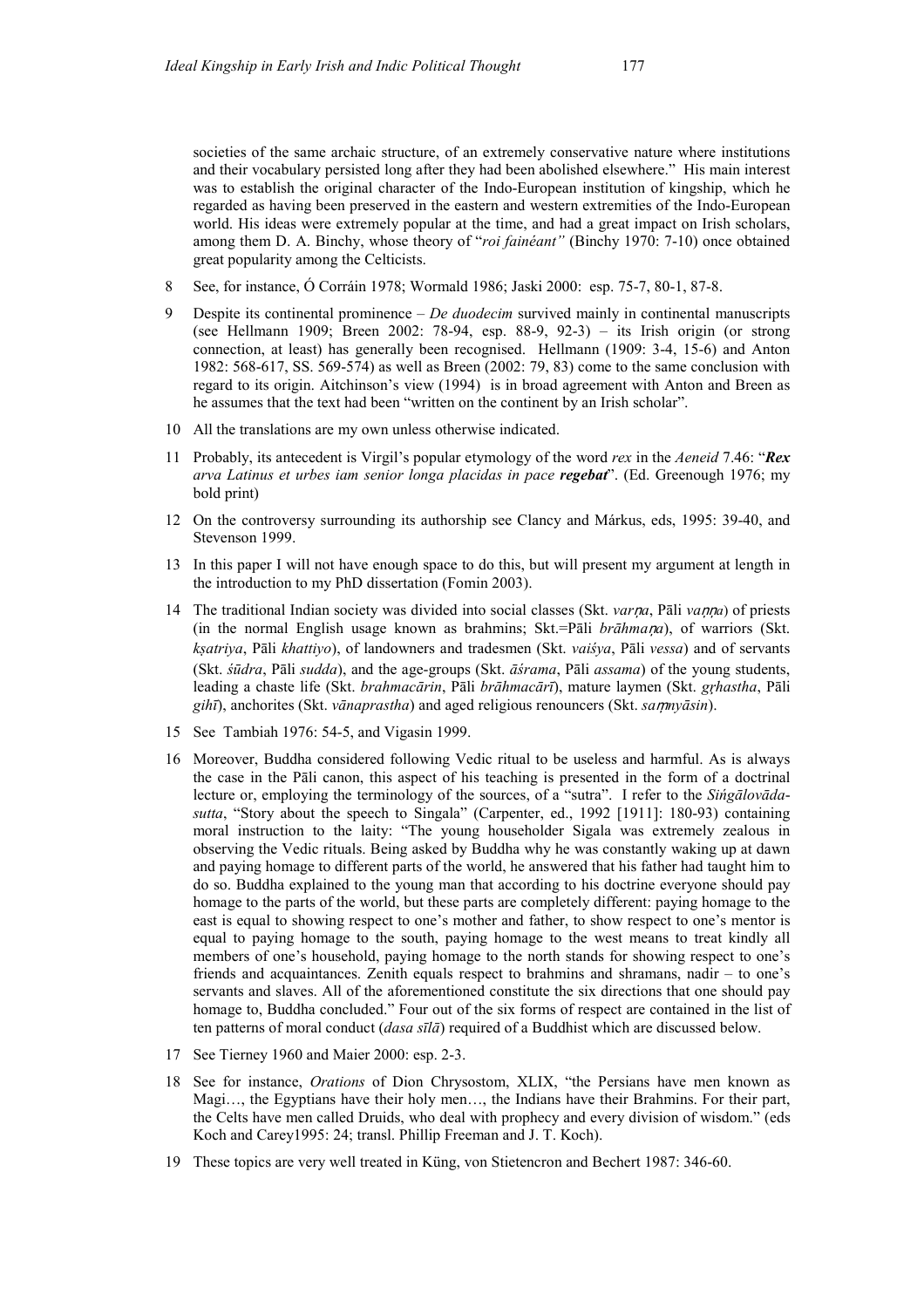- 20 See the works of Breen and Anton, especially Breen 2002.
- 21 See sections CCXXXIV (De eo quod bonorum regum opera aedificent) and CCXXXV (De eo quod malorum regum opera propseritas mundi destruant), in Fornasari, ed., 1970: 142-3.
- 22 For the Latin text, see Hellmann 1909: 51-2.
- 23 For another instance of curare in the meaning 'to cure' cf. the 'Peniten-tial of Finnian', §29. festinemus curare contraria, 'let us make haste to cure contraries' (ed. and transl. Bieler, 1975: 84.8, 85) and of *languens*, 'sickness', in the 'Penitential of Columbanus', §30. Ita etiam ab interio-ribus uitiis et morbis langentis animae abstinendum, 'So we must refrain and cleanse ourselves from interior vices and the sicknesses of the ailing soul' (Bieler, ed. and transl., 1975: 106.29, 107). As far as the injunction relating to food-practices is concerned, it is apparently out of place here. Dr. Dean Miller has pointed out to me that the sin that is referred to in this instance is that of appetitiveness or greed, that is, the just king was supposed not to give way to a wrong and 'unbalancing desire'. Alternatively, it may well be that it was a direct citation on the part of Ps.-Cyprian who considered worth quoting from St. Augustine's De civitate Dei, which was established as the source of this passage in *De duodecim* by both Hellmann and Breen (Hellmann 1909: 51, apparatus fontium; Breen 1988: 169-70) simply because it was an extremely influential treatise of the time on the subject of kingship.
- 24 On the influence of De duodecim on the formation of the medieval genre of "the prince's mirror" (speculum principis) see Anton 1982.
- 25 Hellmann (1909: 51-2) has noted the following sources of the passage in his apparatus fontium: Ps. 88: 17, Prov. 16: 12, I Pet. 1: 17, Deut. 24: 20, Jer. 7: 6, I Mcc. 3: 8, IV Reg. 23: 24; Breen is in favour of the patristic influence (see Breen 1988: 169), and lists among the sources of the section Reg. Mag. 92, 28-32 and St Augustine's De civitate Dei, 17: 20, and De doctrina christiana 2, 23 (35).
- 26 Snyder 1998: 86. In his note on page 299, Snyder quotes Patrick's Epistola 18: "As for lying oath-breakers (mendacibus periuris), their lot will be in the lake of everlasting fire", and indicates the source, Rev. 21: 8; and Gildas's *De excidio Britonum*, 27: "[The *reges*] constantly swear false oaths, [crebro iurantes, sed periurantes], they make vows [voventes], but almost at once tell lies  $[mentioned]$ ; ... they hang around the altars swearing oaths  $[iurando]$  – then shortly afterwards scorn them." (Winterbottom, ed. and tr., 1978: 99, 29).
- 27 Plurimas coniuges habentes, sed scortas et adulterantes… sanquinarios superbos parricidas … et adulteros Dei inimicos, ... ad sidera… efferentes, "they have many wives – whores and adulteresses, … exalt to the stars… bloody, proud and murderous men, … adulterers and enemies of God" (Gildas, ed. and tr. Winterbottom 1978: 99, 29). I owe this and the previous note to my Russian colleague, N. Chehanadskaya, who is strongly convinced that Gildas's depiction of British kings may have exercised a certain impact on the language and ideology of the first part of the De duodecim passage in question.
- 28 Jer 4: 7, 11, 20-29; cf. Jer. 5: 6, which expands the idea of Jer. 4: 7 into the following: Idcirco percussit eos leo de silva, lupus ad vesperam vastavit eos, pardus vigilans super civitates eorum, "Therefore, a lion from the forest would slay them, a wolf would ravage them in the evening, a panther guard their cities."
- 29 There is a loose parallel between bestiae armentorum et pecorum greges dilacerant of De duodecim (Hellman 1909: 52.16) and volatilia caeli et bestias terrae ad devorandum of Jer. 15: 3 which however does not seem striking.
- 30 However, one may argue that our author was not intending to quote Jer. verbatim, but giving a re-ordered citation or paraphrase of it in an exegetical context. As an example of this kind of eschatological exegesis, cf. Paulus Orosius, Historiae Adversum Paganos, lib. I, prol. 10.
- 31 Qui vero regnum secundum hanc legem non dispensat, "Whoever, indeed, does not rule the kingdom according to this law…"; see Hellmann 1909: 52.
- 32 In his latest treatment of the subject, Breen (2002: 81) states that "the concept of iustitia… means not only moral righteousness", and the moral righteousness of the ruler in particular,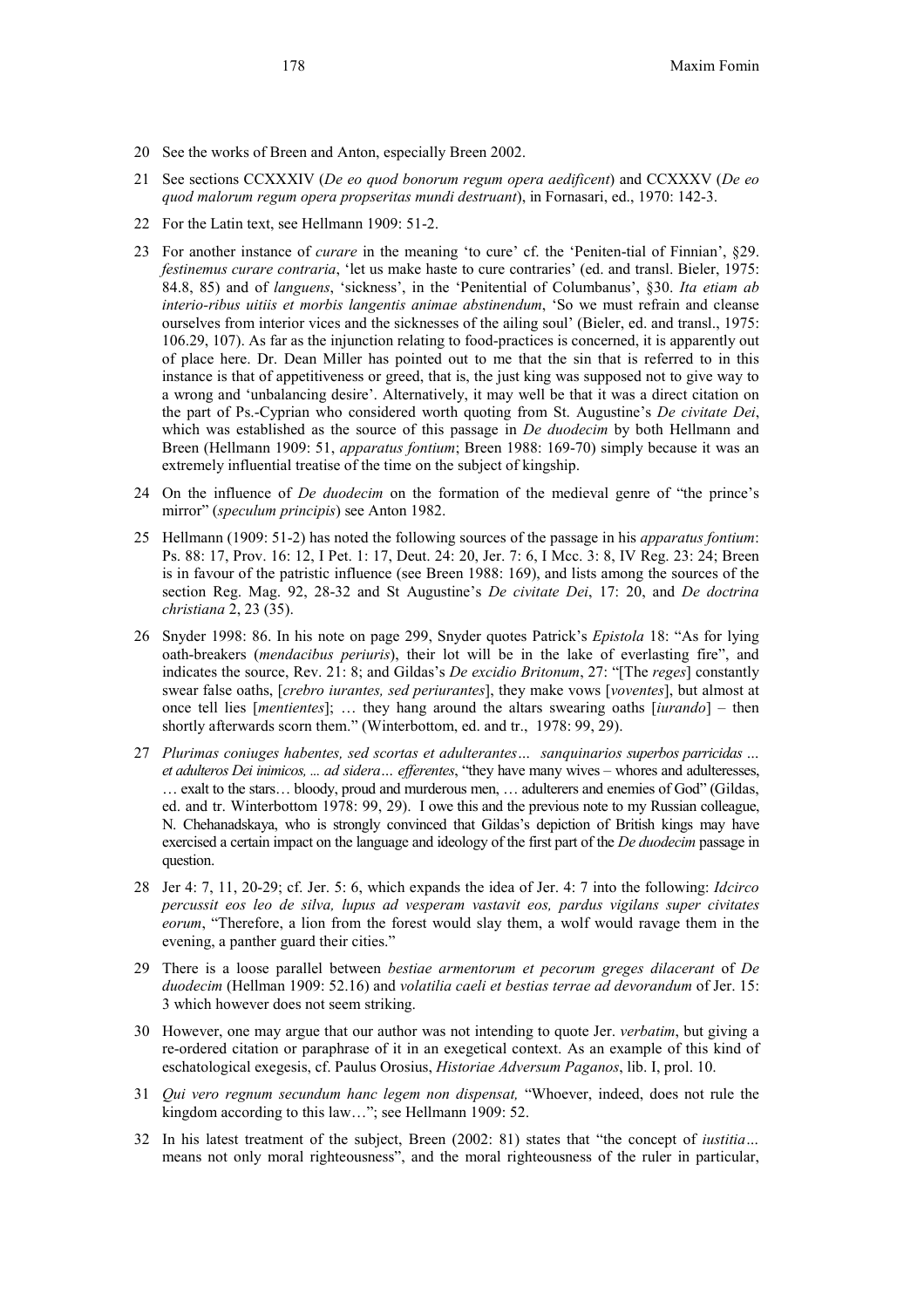"but the salvific act of God and the grace necessary to respond to it, which is stifled (suffocatur) by the aforementioned twelve abuses. The background in patristic theology to the use of *justitia* in this specific context is complex, and further investigation is needed".

- 33 Iustitia vero regis est … prosperitatibus animum non elevare, cuncta adversaria patienter ferre, "Truly, the justice of the king is … not to lift up his spirit in the prosperity, to withstand all adversities patiently."
- 34 Cf. Gregorius Magnus (ed. Adrian 1971: 334), Homiliae in Hiezechihelem prophetam, Liber II, Homilia VII, 20.662-6, Si itaque, fratres carissimi, et per praecepta dominica et per sanctorum exempla gradimur, ut nos nec prosperitas eleuet, nec aduersitas frangat habere nos ante omnipotentis dei oculos palmam hinc et inde monstramus. I would tentatively translate: "If accordingly, o dearest brothers, we conduct ourselves and according to the Lord's precepts and to the models [set by] the saints, so that neither prosperity may raise us, nor adversity may break us in pieces, we show in both cases that we have the palm of the Omnipotent before our eyes".
- 35 Livy, Ab urbe condida (transl. in McCone 1990: 108), V.34.2. Ambigatus is fuit, virtute fortunaque cum sua cum publica praepollens, quod in imperio eius Gallia adeo frugum hominumque fertiles fuit, ut abundans multitudo vix regi videretur posse, "There was [a king] Ambigatus, so distinguished by his personal virtue and public fortune, that in his reign Gaul was so fertile in crops and men that the abundant multitude seemed scarcely able to be ruled."
- 36 As well as any other archaic polity. See note 5 above.
- 37 §12-28 in recension B and §§10-29 in recension A of the text. See Kelly 1976: 6-11, 60-3.
- 38 In the relevant section of my dissertation (Fomin 2003: 130-1, 141, 144-5) I explore the semantics of the OIr. fir, "truth", firinne, "justice, righteousness", and Lat. iustitia. I take firinne as a vernacular cognate of the Latin *iustitia*, used throughout other OIr. wisdom-texts. Linguistically it is a secondary formation, derived from the noun  $\hat{H}r$ , "truth, justice", of the above formula. On the Indo-European etymology of fír and related topics see Wagner 1971.
- 39 Cf. sína caíni, "fair weathers", and talman torad, "produce of the land", of Audacht Morainn (see Kelly 1976: 62, §25), as well as temperum aeris, "mildness of the air", and terrae fecunditas, "fertility of land" in the third part of De duodecim (see above).
- 40 Here we have to leave out the complex question of relationship between the vernacular wisdom-texts and their Hiberno-Latin counterpart. It must be said, however, that chronologically this section of *De duodecim* is the oldest surviving text written in Ireland on the topic of ideal kingship. I refer the reader to the second chapter of my thesis where I explore a hypothesis that the relevant section of De duodecim should be seen as the forerunner of the vernacular tradition of the "prince's mirror" genre.
- 41 Lit. "the one who is rolling the wheel (of dharma, or 'moral law')", Skt. chakravartin.
- 42 Carpenter, ed., 1992: 73-7, §§21-22. Tesam, bhikkhave, sattānam evam bhavissati: yamnūna māyam pāņātipātā virameyyāma … adinnā-dana virameyyām a... kāmesumicchācārā virameyyāma, ... musāvāda virameyyām a... pisuņāya vācāya virameyyāma. "This thought, O monks, occurred to the human beings: 'Why should we not abstain from killing living beings … from the stealing of wealth … from doing wrong things when taking pleasure, … from [uttering] falsehood, ... from slander.' "
- 43 This section concludes with exactly the same words with which the sutra began, that is why the following passages, devoted to the description of the Buddha's birth and the latter's discourse on the moral practices of the Buddhist monks can be disregarded as a later interpolation.
- 44 Carpenter, ed., 1992: 75, §23. Ayam jambudīpo iddho ceva bhavissati phīto ca, kukkuasampātikā gāmanigamarājadhāniyo. "India will be flourishing and rich, and abundant in towns, cities, and royal capitals."
- 45 Carpenter, ed., 1992: 64, §9, Janapadam pasāsato pubbenāparam janapadā na pabbanti. "His lands do not fill constantly [with produce]."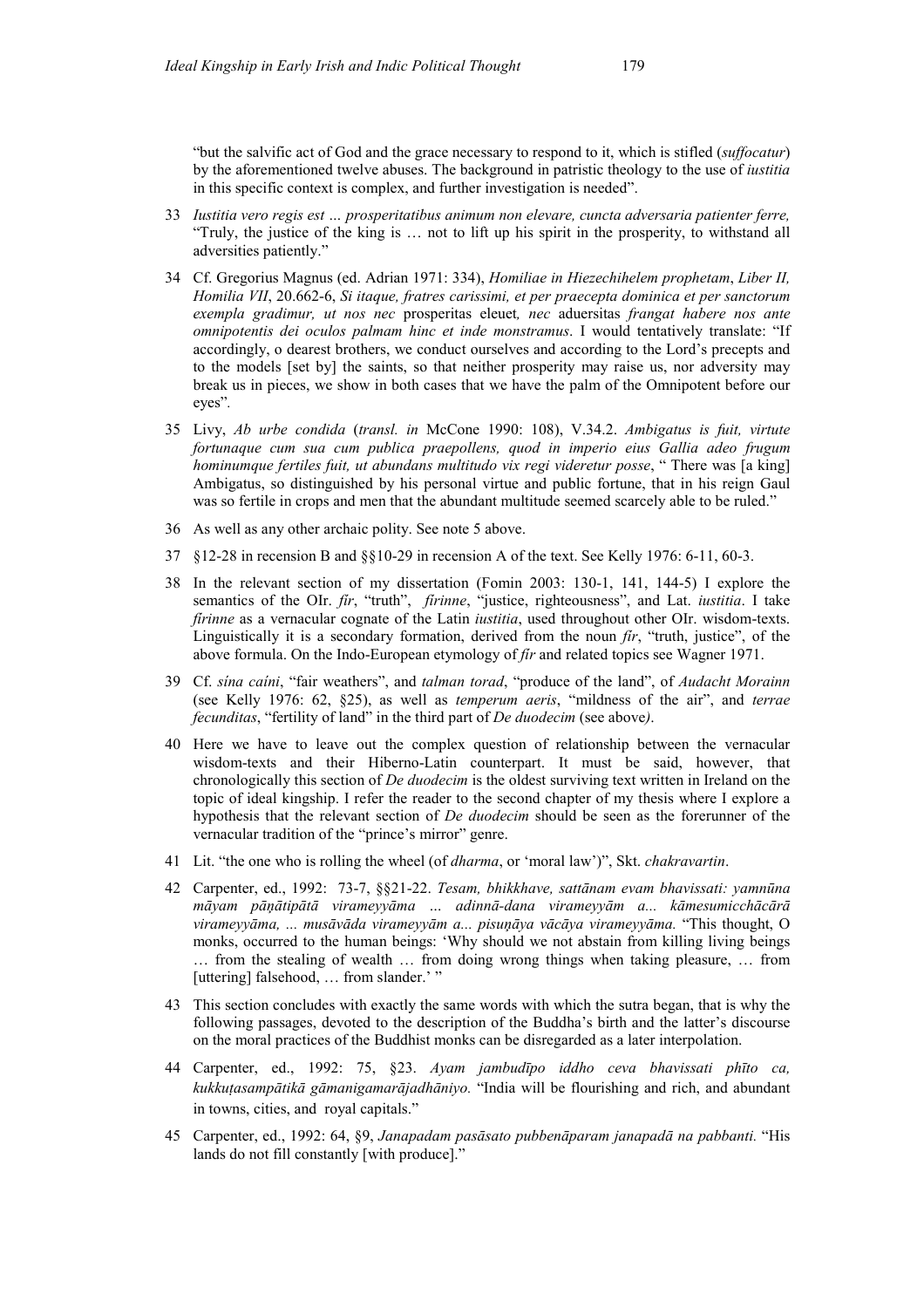- 46 Carpenter, ed., 1992: 64, §13. Te gāmaghātampi upakkamimsu kātum, nigamaghātampi upakkamimsu kātum, nagaraghātampi upakkamimsu kātum, panthaduhanampi upakkamimsu kātum. "They came to the village and pillaged it, then they came to the market town and pillaged it, then they came to the city and pillaged it, then they started killing and robbing [people] on the roads."
- 47 The reference to the "upper mantle" in the *Chakkavatti-sutta* is perhaps an allusion to the vattha.
- 48 This is the most important attribute of the Buddhist chakkavatti. In the narrative of the Chakkavatti-sīhanāda-sutta, p. 61, §5, the rim of the wheel constitutes the legitimacy of the royal warrior's claims to be considered a *chakkavatti* by the fact of its appearance in the sky.
- 49 Fig. "abstain from theft".
- 50 Carpenter, ed., 1992: 59, §2. Bhūtapubbam, bhikkhave, rājā daļhanemi nāma ahosi cakkavatti ... cāturanto: imam pathavim sāgarapariyantam abhivijiya, ajjhāvasi. "Once upon a time, O monks, there was a king, Dalhanemi by name, a *chakkavattin*, ... ruling over the four ends of the Earth, [who] … having conquered this earth surrounded by the ocean, lived."
- 51 Kangle, ed., 1969: I, 266-7, XIII.5.3. navamavāpya lābham paradosān svaguņaiścchādayet, guņān guņadvaiguņyena. 14. dharmyavyavahāram sthāpayet. "After annexation of a new territory he should surpass his rival's imperfection in his own virtues, and his virtues – in his double virtues. He should establish righteous practices."
- 52 Cf. hita sukha, "beneficial state and happiness", in the Chakkavatti-sīhanāda-sutta and sarvabhūtahito "beneficial state of all beings", in Arthaśāstra, XIII.5.
- 53 Pāli text contained in Carpenter, ed., 1992: 61, §5. My translation is as follows: "Having dhammo as your lord, being its righteous protector, keeper and guard, establish it among your relations, in your army, among the vassal lords, among the brahmins-householders, in the markets and in the country, among the shramans and brahmins, among the wild animals and birds."
- 54 Arthaśāstra, I.4.3, 16. For Sanskrit text and English translation see Kangle 1969: I, 5-6; II, 9- 10. I offer an alternative rendering of the passage: "3. Punishment  $(dapda)$ , that is properly applied … leading to the acquisition and to the preservation of wealth, the protector of the preserved, distributing the protected, and establishing in the law and in the profit that which was grown [under its protection]... 16. People, that are divided into four *varmas* and  $a\acute{s}r\bar{a}mas$ , protected by a king and his punishment  $(dan\alpha a)$ , enjoying their business and their duties (*dharma*) dwell in their houses."
- 55 Cf. the "protection" litany in De duodecim: [iustitia regis est…] tutamen patriae, … munimentum gentis "[the justice of the king is ...] protection of his native land, ... protection of the nation."
- 56 This is an echo of the Christian influence on Irish culture, as the death-penalty was instituted by the Church in opposition to the native Irish law-practice of the fine, or paying off of an ericc, the material equivalent of the personal social status. See Kelly 1988: 216-17.
- 57 See, for instance, Narada-smŗti, III.19. 47. "If the king has liberated the guilty person, it is a sin, and also, if he has punished the unguilty; for the law  $(dharma)$  is to punish [the guilty]. 56. The thief is liberated from sin [by the king's sentence], whether he is punished or set free, but the king receives the sin of a thief if he does not punish the latter." The translation is from the recent edition of the text by Vigasin and Samozvantsev (1998: 141) .

## References

Aitchinson, N. (1994). Kingship, Society and Sacrality: Rank, Power and Ideology in Early Medieval Ireland. Traditio 49, 45-75.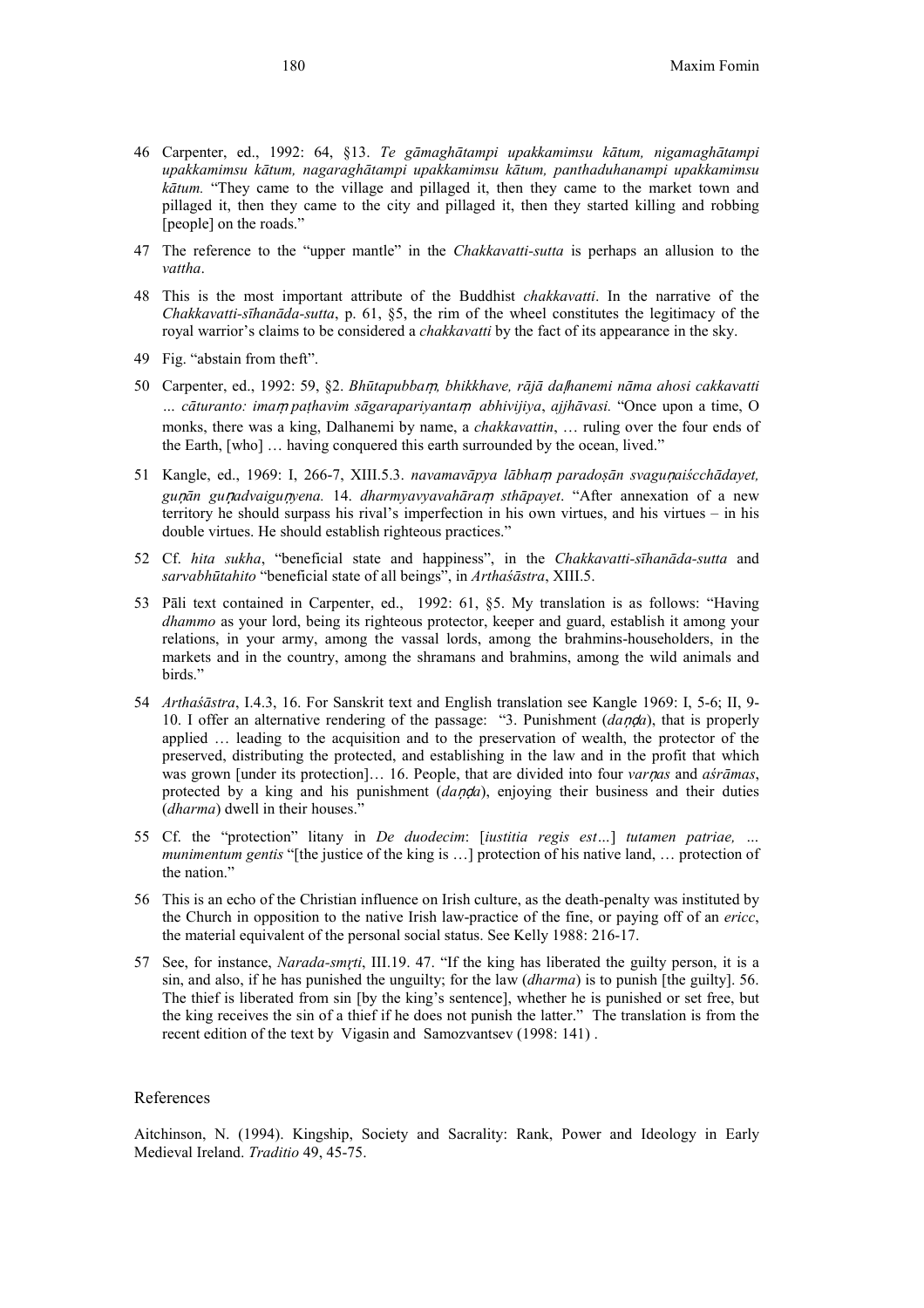Anderson, B. R. O'G. (1972). The Idea of Power in Javanese Culture. In Culture and Politics in Indonesia. Ithaca and London: Klett-Cotta.

Anton, H. H. (1982). Pseudo-Cyprian De duodecim abusivus saeculi und sein Einfluss auf den Kontinent, insbesondere auf die karolingischen Fürstenspiegel, In Die Iren und Europa im früheren Mittelalter II, ed. H. Lowe, pp. 568-617. Stuttgart: Klett-Cota.

Aristotle, ed. and tr. H. Rackham (1932). The Politics. London: Heinemann; Cambridge, Mass.: Harvard University Press.

Benveniste, Emile, tr. E. Palmer (1973). Indo-European Language and Society. London: Faber.

Bieler, L., ed. (1975). The Irish Penitentials, in: Scriptores Latini Hiberniae V. Dublin: The Dublin Institute for Advanced Studies.

Binchy, D. A. (1970). Celtic and Anglo-Saxon Kingship. London: Oxford University Press.

Binchy, D. A., ed. (1941). Críth Gablach, in: Medieval and Modern Irish Series 11, Dublin: Dublin Institute for Advanced Studies.

Bloch, Marc (1962). The Feudal Society. London: Routledge and Kegan Paul.

Breen, A. (1988). De XII abusiuis saeculi: towards a critical edition, with translation and introductory matter. Unpublished PhD thesis, Trinity College Dublin.

---- (2002). De XII abusiuis: text and transmission. In Irland und Europa im früheren Mittelalter: Texte und Überlieferung, ed. P. Ní Chatháin and M. Richter, pp. 78-94. Dublin: Four Courts Press.

Carpenter, J. E., ed. (1992 [1911]). Pāli Text Society Text Series no. 35, The Dīgha Nikāya, vol. III, pp. 180-93. Oxford: Pāli Text Society.

Clancy, T. O and G. Márkus, eds. (1995). Iona. The Earliest Poetry of the Celtic Monastery. Edinburgh: Edinburgh University Press.

Dumézil G. (1968-73). Mythe et épopée : l'idéologie des trois fonctions dans les épopées des peuples indo-européens. 3 vols. Paris: Gallimard.

Dumézil, Georges, tr. A. Hiltebeitel (1973). The Destiny of a King. Chicago: University of Chicago Press.

Fomin, Maxim (2003). Secular and Clerical Images of Kingship in Early Christian Ireland and Early Buddhist India. Unpublished PhD thesis, University College Cork.

Fornasari, M., ed. (1970). Collectio Canonum in V Libris. Corpus Christianorum, Continuatio Mediaeualis VI. Turnhout: Brepols.

Frazer, J. G. (1933). The Golden Bough. A study in magic and religion. Abridged edition. London: Macmillan.

Geertz, Clifford (1973). The Interpretation of Cultures. New York: Basic Books.

Gildas, ed. and tr. M. Winterbottom (1978). Gildas. The Ruin of Britain and other works. London and Chichester: Phillimore.

Gonda, Jan (1969). Ancient Indian Kingship from the Religious Point of View. Leiden: E. J. Brill.

Gregorius Magnus ed. Adrian (1971). Homiliae in Hiezechihelem prophetam. In: Corpus Christianorum (Series Latina), vol. CXLII. Turnhout (Brepols).

Heesterman, J. C. (1957). The Ancient Indian Royal Consecration. The Hague: Mouton.

Hellmann, S. (1909). Pseudo-Cyprianus De duodecim abusivis saeculi. In. Texte und Untersuchungen zur Geschichte der altchristlichen Literatur eds A. von Harnack and C. Schmidt, pp. 26-30. Leipzig: J. C. Hinrichs.

Herbert, Máire (1997). The Death of Muirchertach Mac Erca: A Twelfth-Century Tale. Meijerbergs Arkiv för Svensk Ordforskning 20: Celts and Vikings. Proceedings of the Fourth Symposium of Societas Celtologica Nordica, ed. F. Josephson, pp. 27-40. Göteborg: Meijerbergs institut för svensk etymologisk forskning, Göteborgs Universitet.

Hughes, Kathleen (1966). The Church in Early Irish Society. London: Methuen.

Isidore of Seville, ed. W. M. Lindsay (1911). Isidori Hispalensis Episcopi. Etymologiarum sive originum. Oxford: Clarendon Press.